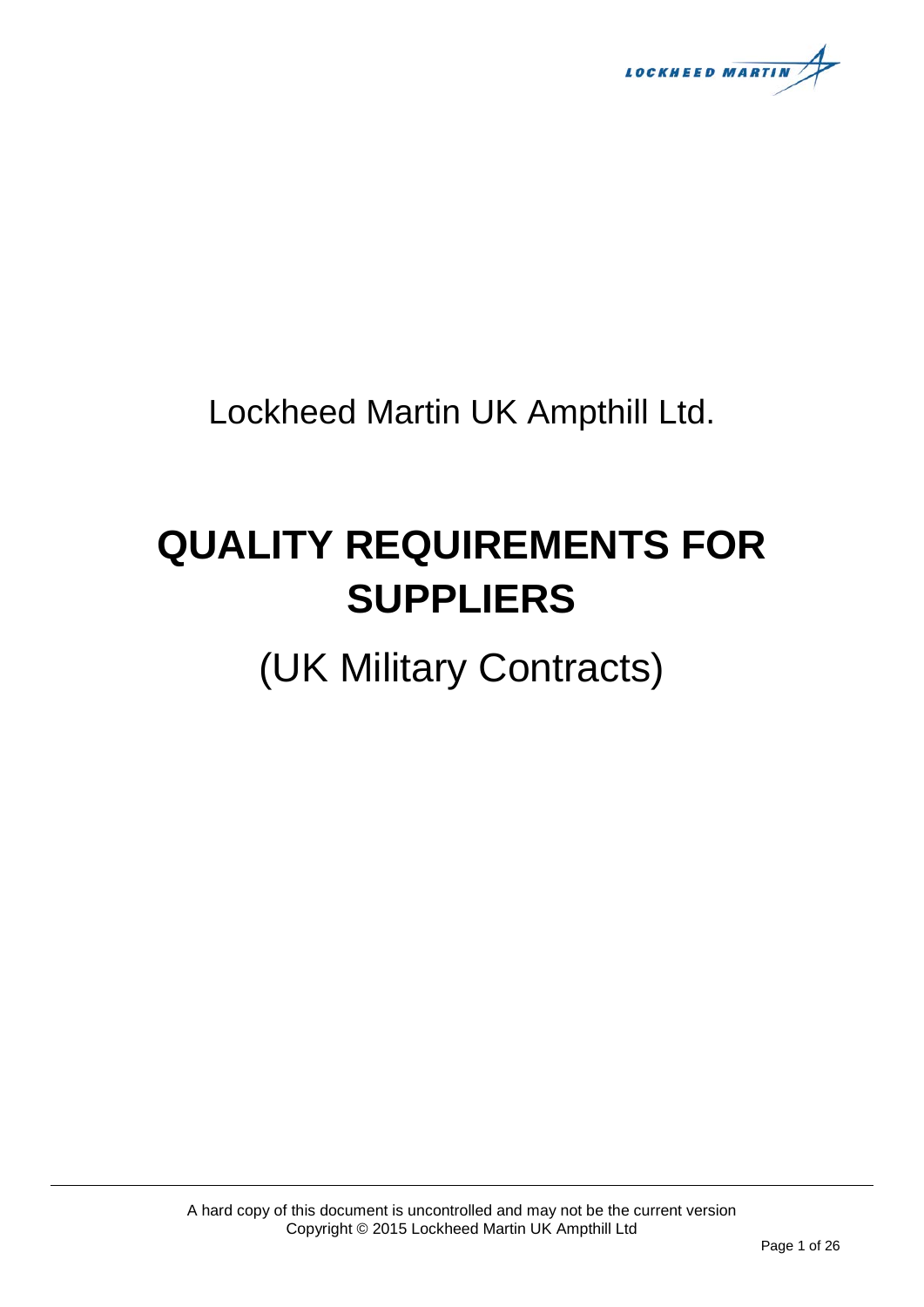

# **Quality Requirements for Suppliers (UK Military Contracts)**

#### **Contents**

| 6 Requirements for Suppliers of Detail Parts And / Or Assemblies Produced Against Supplied |  |
|--------------------------------------------------------------------------------------------|--|
|                                                                                            |  |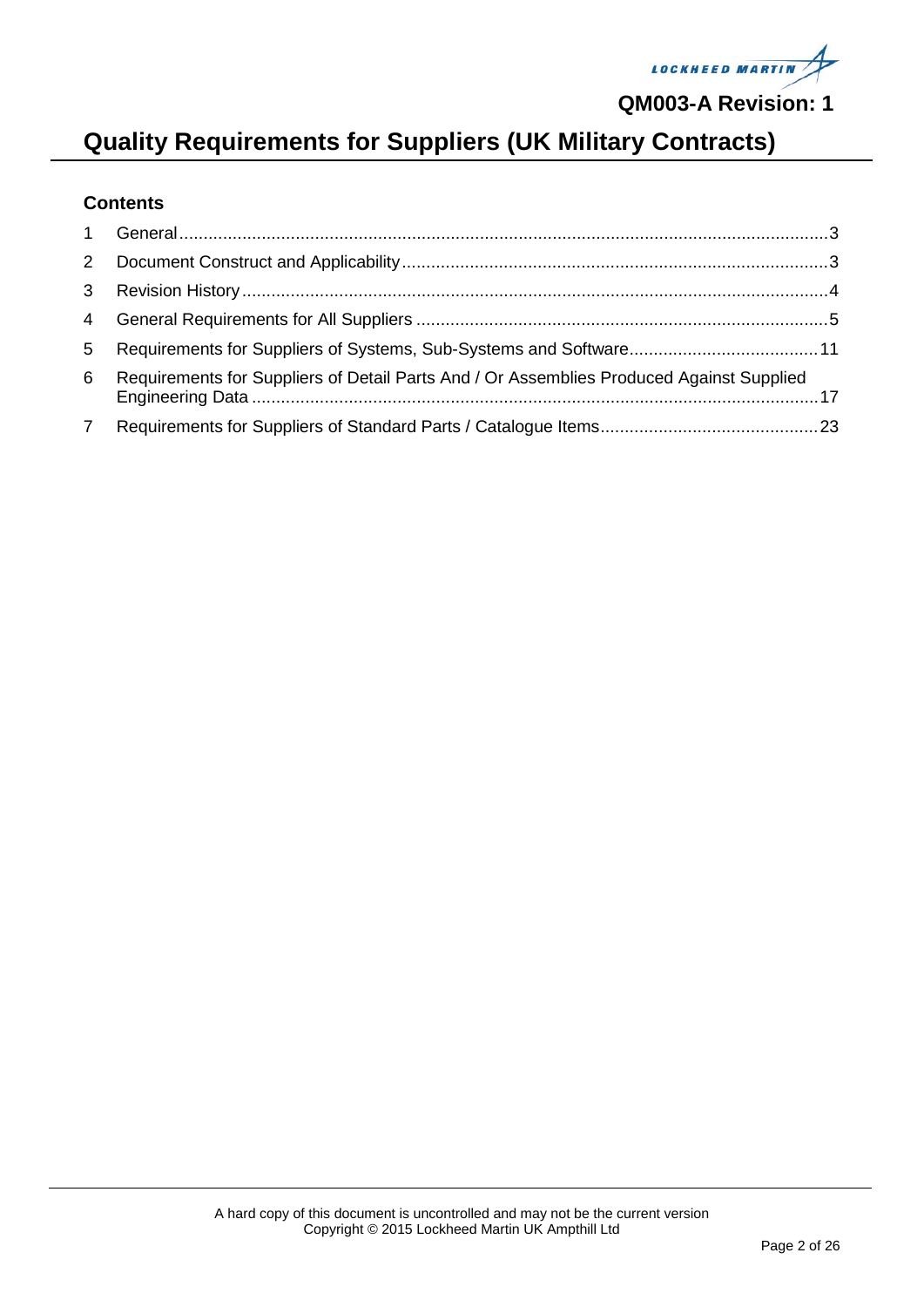

#### **Quality Requirements for Suppliers (UK Military Contracts)**

#### <span id="page-2-0"></span>**1 General**

- 1.1 This document applies to Suppliers and their Sub-Suppliers providing goods for use in UK Military contracts.
- 1.2 This document states the Quality Requirements for Suppliers of goods incorporated into products provided by Lockheed Martin UK Ampthill Ltd to their Customers.
- 1.3 The Quality Requirements stated in this document apply throughout the Supply Chain. It is the responsibility of first-tier Suppliers to Lockheed Martin UK Ampthill Ltd to flow-down these requirements to their Sub-Suppliers and so on down the Supply Chain.
- 1.4 If in doubt regarding any part of this document or its applicability, the reader should contact the Supplier Quality Engineering Manager at Lockheed Martin UK Ampthill Ltd. Telephone 01525 841000.

#### <span id="page-2-1"></span>**2 Document Construct and Applicability**

2.1 This document comprises four sections of Quality requirements. All Suppliers and their Sub-Suppliers shall comply with Section 4 and Section 5 or 6 or 7 depending on the type of item supplied as follows:

#### **[Section 4](#page-4-0)**

All Suppliers and their Sub-Suppliers shall comply with this section.

#### **[Section 5](#page-10-0)**

Suppliers of systems or sub-systems, including software, designed and manufactured by them against Lockheed Martin UK Ampthill Ltd high-level requirements and / or Statement of Work shall comply with this section.

#### **[Section 6](#page-16-0)**

Suppliers of detail parts and / or assemblies produced against engineering data supplied by Lockheed Martin UK Ampthill Ltd shall comply with this section.

#### **[Section 7](#page-22-0)**

Suppliers of catalogue items or standard parts produced against publically available specifications or data shall comply with this section.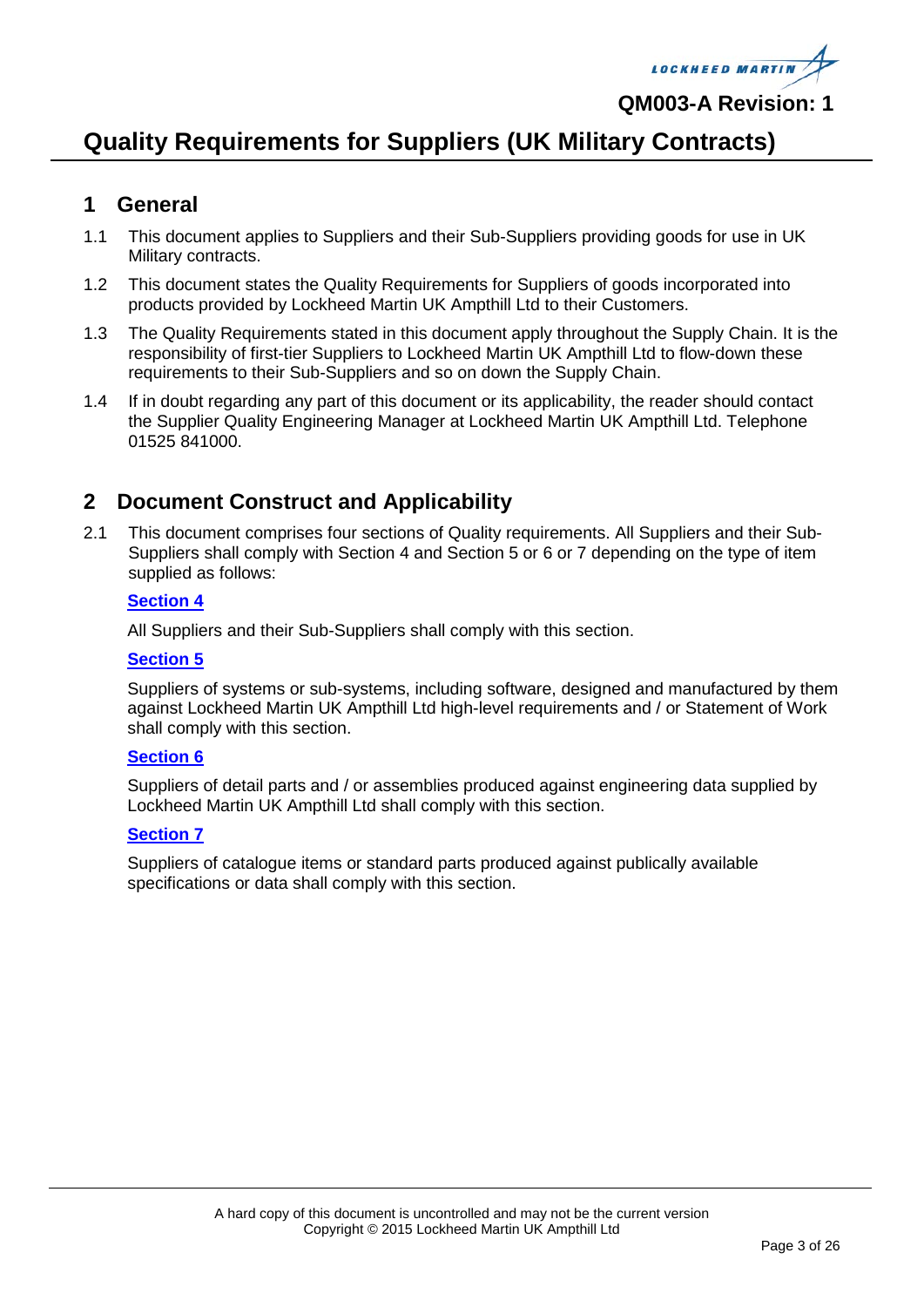

### **Quality Requirements for Suppliers (UK Military Contracts)**

#### <span id="page-3-0"></span>**3 Revision History**

| <b>Revision Details</b><br><b>Revision Date</b>                                                                                                                                                                                                                                                                                                                                                                                                                                                                        |            |  |  |  |
|------------------------------------------------------------------------------------------------------------------------------------------------------------------------------------------------------------------------------------------------------------------------------------------------------------------------------------------------------------------------------------------------------------------------------------------------------------------------------------------------------------------------|------------|--|--|--|
| Initial version                                                                                                                                                                                                                                                                                                                                                                                                                                                                                                        | 20/05/2015 |  |  |  |
| LMUK A02 added<br>a)<br>LMUK A requirements 3 to 15 re-numbered<br>b)<br>LMUK A15 at Revision 0 regarding FAIR deleted<br>C)<br>LMUK A15 "or equivalent recognised standard" added<br>d)<br>LMUK A16 reference to FAI removed<br>e)<br>LMUK A16 "Proof of achieving additional quality requirements (see LM<br>f<br>UK A 2 above) added<br>LMUK A17 "Proof of achieving additional quality requirements (see LM<br>g)<br>UK A 2 above) added<br>LMUK A20 amended for current UK Government Statutory Instruments<br>h) | 13/10/2015 |  |  |  |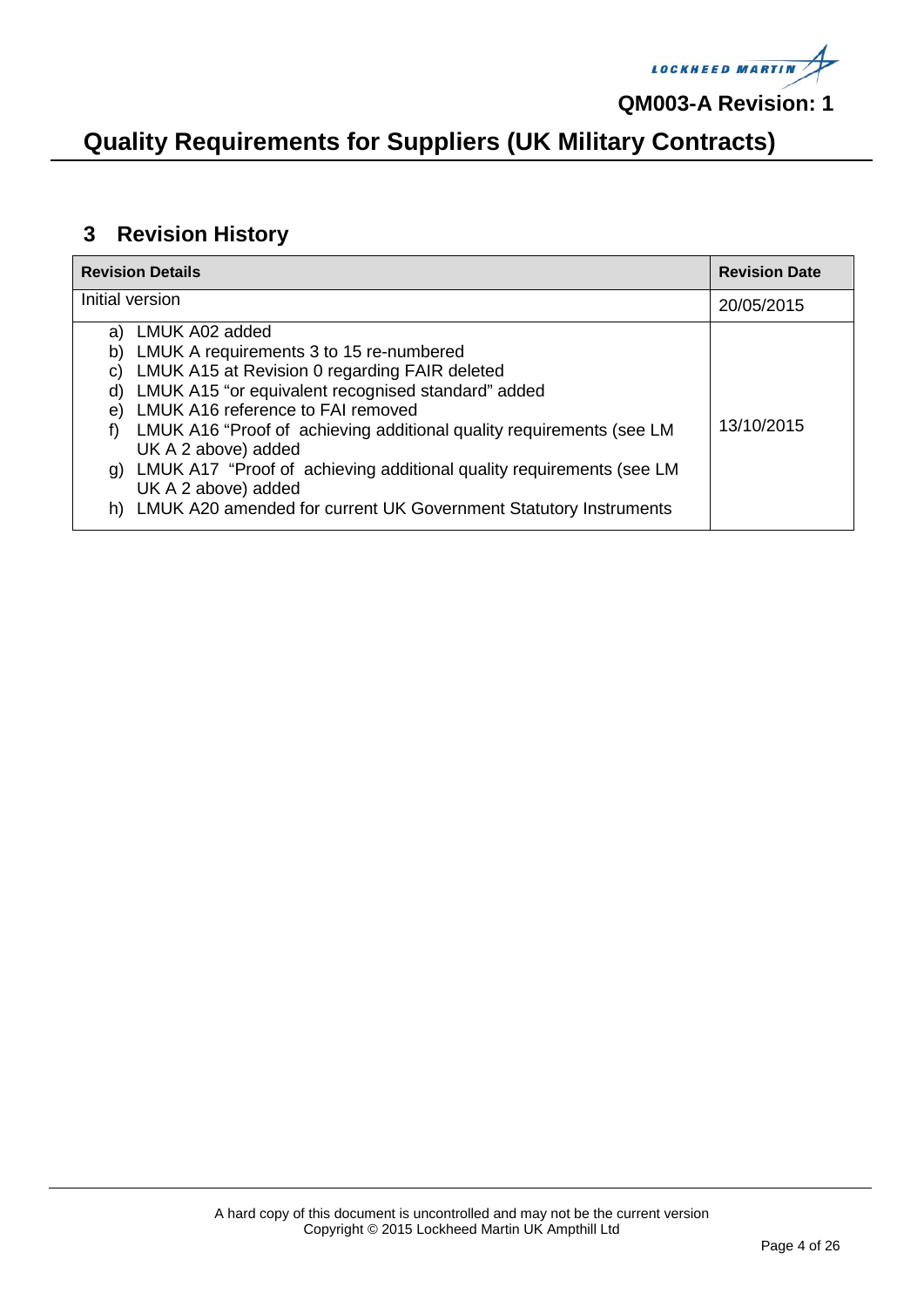

**Quality Requirements for Suppliers (UK Military Contracts)**

<span id="page-4-0"></span>**4 General Requirements for All Suppliers**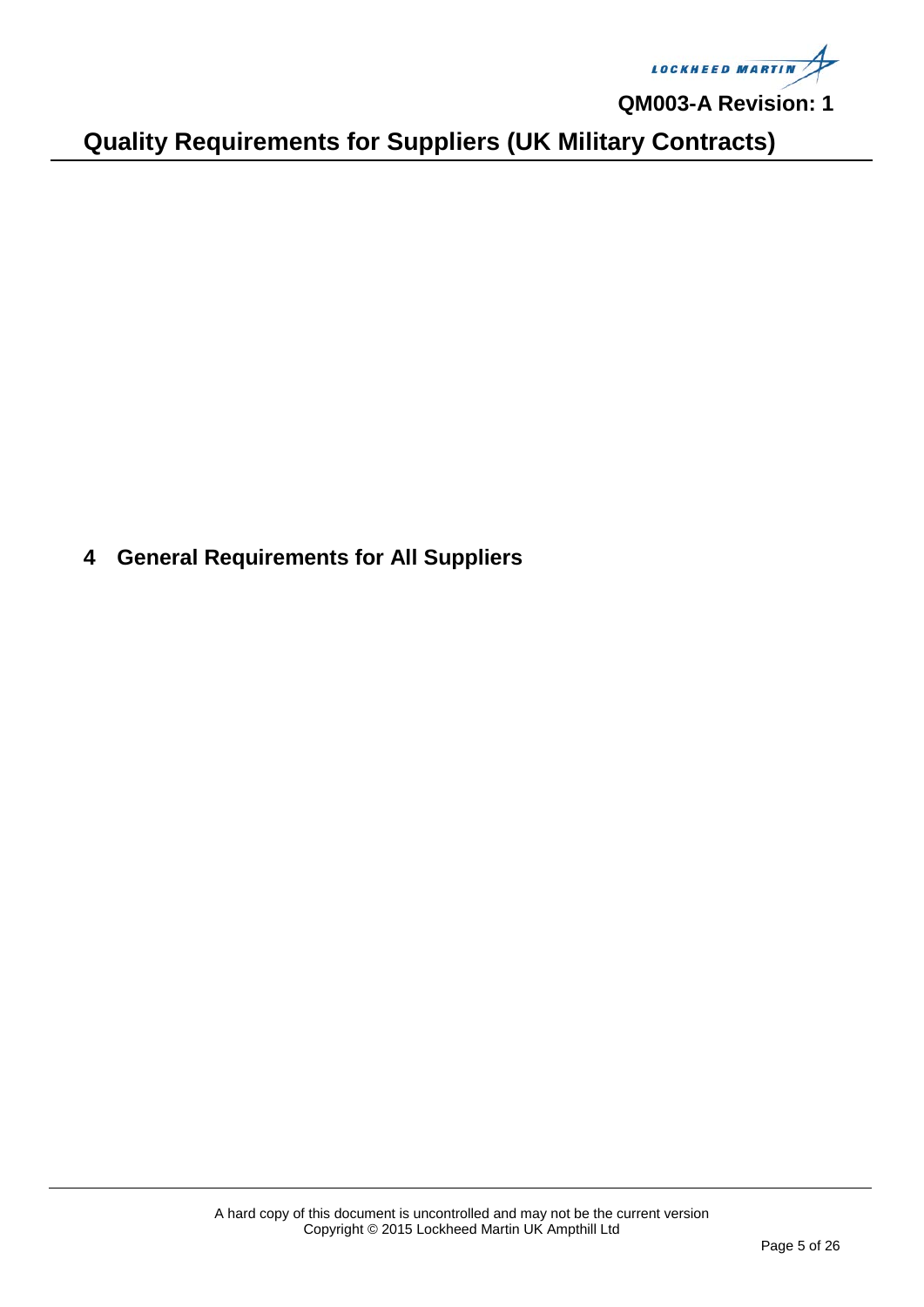

| Line           | General<br><b>Clause</b> | Requirement                                                                                                                                                                                                                                                                        |
|----------------|--------------------------|------------------------------------------------------------------------------------------------------------------------------------------------------------------------------------------------------------------------------------------------------------------------------------|
| 1              | LMUK A 01                | These quality requirements and as applicable, those stated in Section 5, 6<br>and 7 apply to Suppliers and their sub-suppliers throughout the supply<br>chain.                                                                                                                     |
|                |                          | It is the responsibility of the organisation under contract with LMUK Ampthill<br>Ltd to flow-down the applicable quality requirements to their sub-suppliers.                                                                                                                     |
| 2              | LMUK A 02                | Any quality requirements additional to those stated in this document, that<br>are specific to a particular delivery or situation, will be stated on the<br>Purchase Order and will only be applicable to that Purchase Order.                                                      |
| 3              | LMUK A 03                | As a minimum, Suppliers and their sub-suppliers shall operate and maintain<br>an ISO9001:2008 compliant Quality Management System (QMS) and<br>preferably a system compliant to AS9100C or TickITplus for software.                                                                |
|                |                          | Note: Only QMS certification from an accredited body will be recognised by<br>LMUK Ampthill Ltd.                                                                                                                                                                                   |
| $\overline{4}$ | LMUK A 04                | Suppliers must hold a Contract Review upon receipt of orders to confirm<br>that they can fully comply with requirements. Any queries must be resolved<br>with LMUK Ampthill Ltd in writing prior to commencing work.                                                               |
| 5              | LMUK A 05                | It is the responsibility of the Supplier to ensure they can access, understand<br>and can comply with all specifications, standards and other data referenced<br>directly or indirectly on drawings, Statements of Work and contractual<br>documents including the Purchase Order. |
| 6              | LMUK A 06                | Suppliers shall not substitute or use equivalent specifications or standards<br>to those stated unless permission is given in writing by LMUK Ampthill Ltd.                                                                                                                        |
| $\overline{7}$ | LMUK A 07                | Each delivered item must be identified as to its batch or lot number, material<br>number and revision, drawing number and revision, serial number if<br>applicable and concession number if applicable.                                                                            |
| 8              | LMUK A 08                | Alternative or substituted raw materials and / or detail components differing<br>from stated requirements shall not be provided unless under a concession<br>agreed with LMUK Ampthill Ltd prior to delivery.                                                                      |
| 9              | LMUK A 09                | Non-conforming items shall not be knowingly submitted unless covered by a<br>concession agreed with LMUK Ampthill Ltd prior to delivery.                                                                                                                                           |
|                |                          | Concessions shall be formatted in accordance with Def-Stan 05-61 Part 1.                                                                                                                                                                                                           |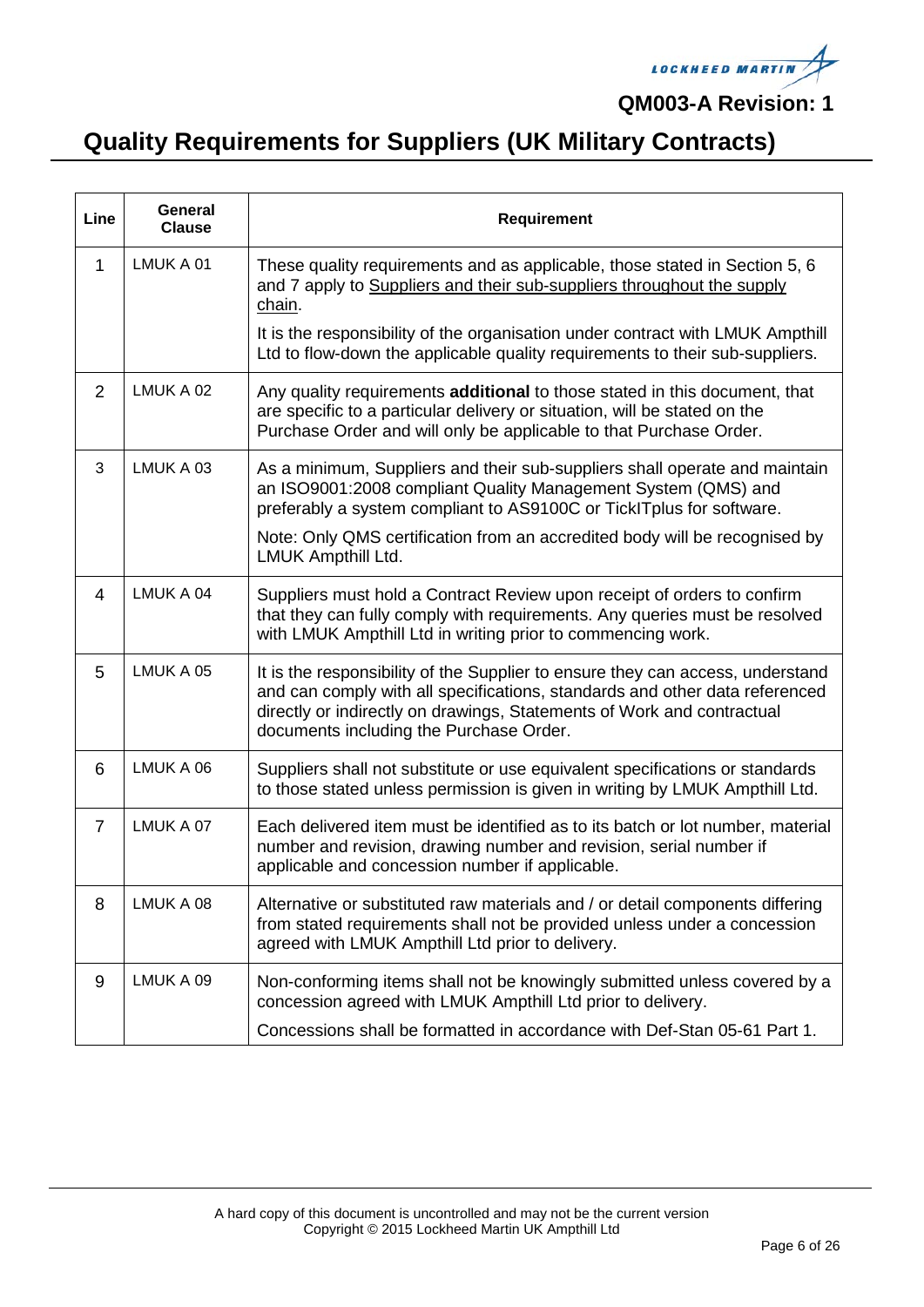

| Line | General<br><b>Clause</b> | Requirement                                                                                                                                                                                                                                                                                                                                                                                                                                                                                                           |
|------|--------------------------|-----------------------------------------------------------------------------------------------------------------------------------------------------------------------------------------------------------------------------------------------------------------------------------------------------------------------------------------------------------------------------------------------------------------------------------------------------------------------------------------------------------------------|
| 10   | LMUK A 10                | Delivered items that do not meet specified requirements including, but not<br>limited to, requirements of:<br>completeness or accuracy of accompanying paperwork<br>traceability<br>fit<br>form<br>function<br>performance<br>finish<br>material make-up or type<br>completeness of build, if an assembly<br>revision / configuration status<br>age / shelf-life<br>handling, protection and storage<br>Will be rejected and the Supplier required to comply with a SCAR (Supplier<br>Corrective Action Requirement). |
| 11   | LMUK A 11                | All calibration and testing conducted directly or indirectly must be traceable<br>back to National and / or International standards.                                                                                                                                                                                                                                                                                                                                                                                  |
| 12   | LMUK A 12                | Suppliers shall take formal measures to avoid incorporating counterfeit and /<br>or fraudulent raw materials or items into their products.                                                                                                                                                                                                                                                                                                                                                                            |
| 13   | LMUK A 13                | As appropriate, Suppliers shall operate formal procedures to eliminate<br>Foreign Objects and Debris (FOD) from components and assemblies.                                                                                                                                                                                                                                                                                                                                                                            |
| 14   | LMUK A 14                | All items shall be packaged so as to minimise damage and deterioration<br>throughout manufacture and in storage and in transit.                                                                                                                                                                                                                                                                                                                                                                                       |
| 15   | LMUK A 15                | Devices that are sensitive to electrostatics must be packaged and labelled in<br>accordance with BS EN 61340-5-1 or equivalent recognised standard.                                                                                                                                                                                                                                                                                                                                                                   |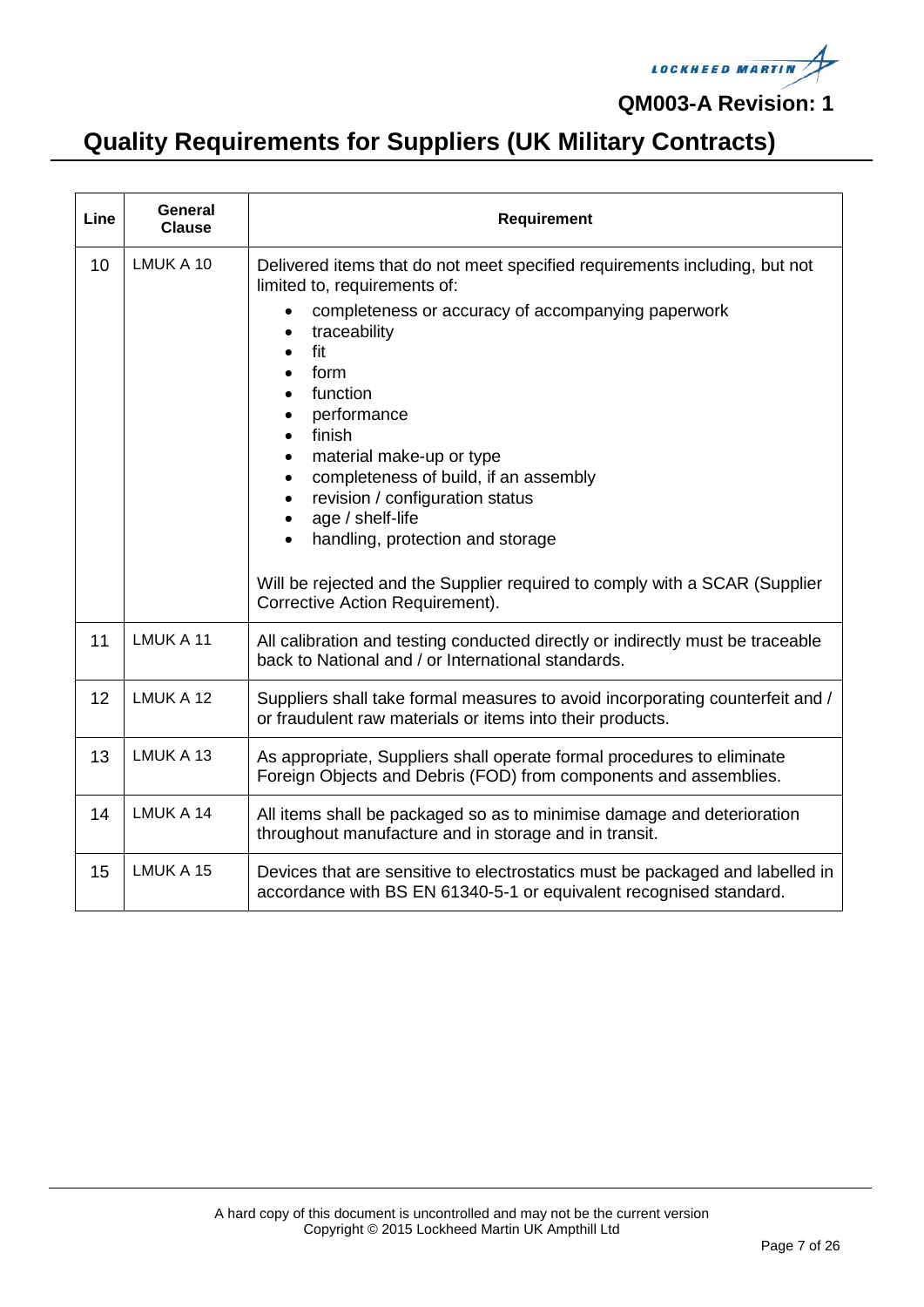

| Line | General<br><b>Clause</b> | <b>Requirement</b>                                                                                                                                                                                                                                                                                                                                                                                                                                                                                                                                                                                                                                                                                                                                                                                                                                                                                                                                                                                                                                                                                                                                                                                                                                                                                                                                                                                                                                                                                                                                                        |
|------|--------------------------|---------------------------------------------------------------------------------------------------------------------------------------------------------------------------------------------------------------------------------------------------------------------------------------------------------------------------------------------------------------------------------------------------------------------------------------------------------------------------------------------------------------------------------------------------------------------------------------------------------------------------------------------------------------------------------------------------------------------------------------------------------------------------------------------------------------------------------------------------------------------------------------------------------------------------------------------------------------------------------------------------------------------------------------------------------------------------------------------------------------------------------------------------------------------------------------------------------------------------------------------------------------------------------------------------------------------------------------------------------------------------------------------------------------------------------------------------------------------------------------------------------------------------------------------------------------------------|
| 16   | LMUK A 16                | All mechanical, electrical, electronic, items, assemblies and sub-<br>systems must be accompanied with a Certificate of Conformity.                                                                                                                                                                                                                                                                                                                                                                                                                                                                                                                                                                                                                                                                                                                                                                                                                                                                                                                                                                                                                                                                                                                                                                                                                                                                                                                                                                                                                                       |
|      |                          | The Certificate of Conformity must include at a minimum:                                                                                                                                                                                                                                                                                                                                                                                                                                                                                                                                                                                                                                                                                                                                                                                                                                                                                                                                                                                                                                                                                                                                                                                                                                                                                                                                                                                                                                                                                                                  |
|      |                          | reference to the Purchase Order number to which it relates<br>$\bullet$<br>a statement declaring that the contract, including the applicable<br>$\bullet$<br>NATO requirements, have been met<br>a statement declaring that the product requirements have been met<br>$\bullet$<br>reference to raw material certification<br>$\bullet$<br>reference to test and other qualification data<br>$\bullet$<br>reference to any agreed concession between the Supplier and<br>$\bullet$<br><b>LMUK Ampthill Ltd</b><br>the LMUK Ampthill Ltd. part / item and batch numbers, quantity of<br>$\bullet$<br>items and if applicable serial numbers of items covered by the<br><b>Certificate of Conformity</b><br>Reference to the Quality Management System under which the items<br>were produced e.g. AS9100C, ISO 9001, AQAP2110 etc.<br>Copies of associated supporting information as appropriate must be<br>provided with the Certificate of Conformity, including but not limited to:<br>Dimensional inspection reports<br>$\bullet$<br>Raw material certifications<br>$\bullet$<br>Test reports (mechanical and / or electrical)<br>$\bullet$<br><b>Calibration certificates</b><br>$\bullet$<br>Non Destructive Testing reports<br>$\bullet$<br>Heat treatment certificates<br>$\bullet$<br>Surface treatment certificates<br>$\bullet$<br>Agreed concessions<br>$\bullet$<br>Proof of achieving additional quality requirements (see LM UK A 2<br>$\bullet$<br>above)<br>All associated supporting information must be referenced on the Certificate<br>of Conformity. |
|      |                          | The Certificate of Conformity must contain sufficient information and be<br>provided with necessary accompanying information for LMUK Ampthill Ltd to<br>determine the items fitness for use.                                                                                                                                                                                                                                                                                                                                                                                                                                                                                                                                                                                                                                                                                                                                                                                                                                                                                                                                                                                                                                                                                                                                                                                                                                                                                                                                                                             |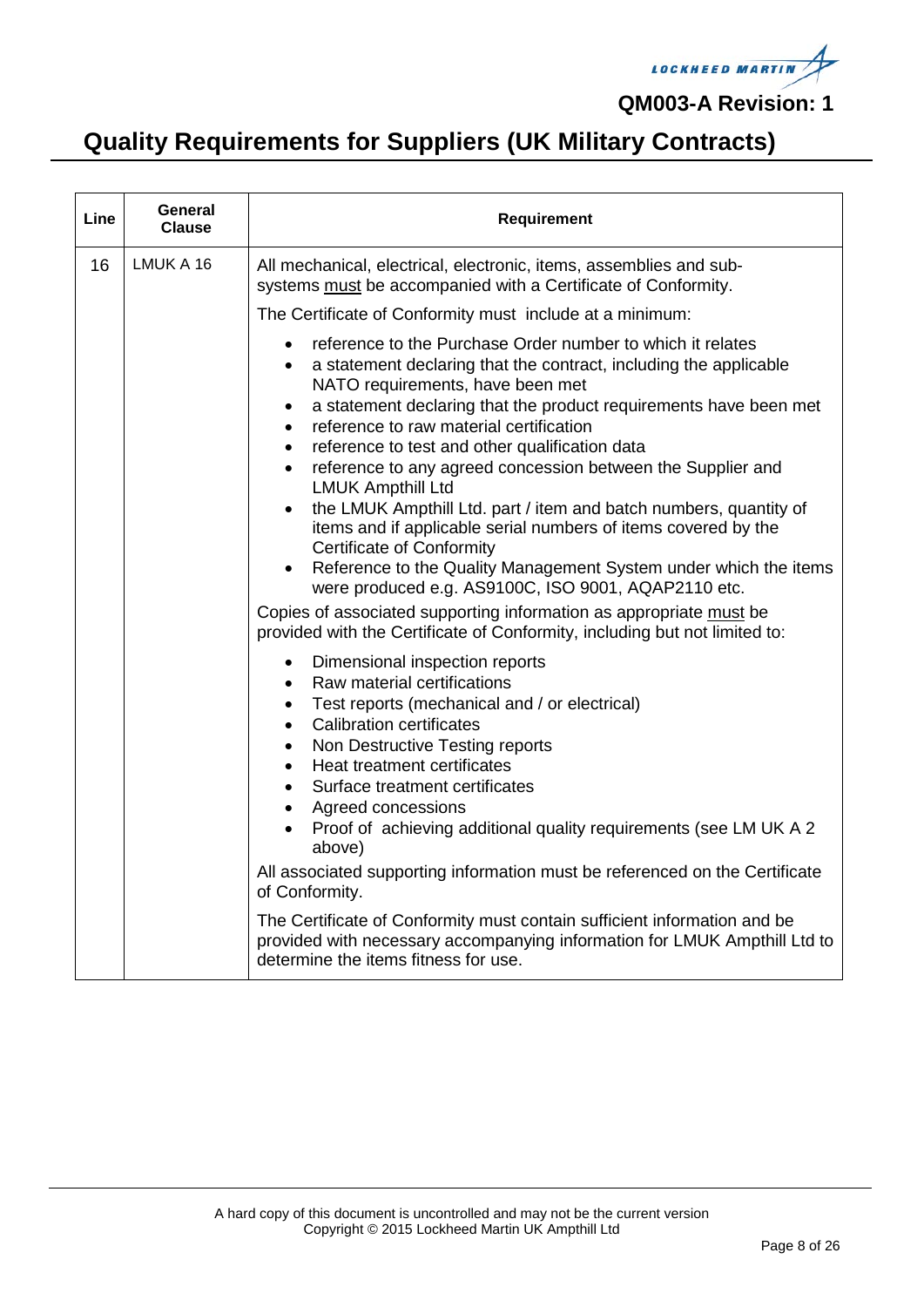

| Line | General<br><b>Clause</b> | <b>Requirement</b>                                                                                                                                                                                                                                                                                                                                                                                                                                                                                                                                                                                                                                                                                                                                                                                                                                                                                                                                                                                                                                                                                                                          |
|------|--------------------------|---------------------------------------------------------------------------------------------------------------------------------------------------------------------------------------------------------------------------------------------------------------------------------------------------------------------------------------------------------------------------------------------------------------------------------------------------------------------------------------------------------------------------------------------------------------------------------------------------------------------------------------------------------------------------------------------------------------------------------------------------------------------------------------------------------------------------------------------------------------------------------------------------------------------------------------------------------------------------------------------------------------------------------------------------------------------------------------------------------------------------------------------|
| 17   | LMUK A 17                | All deliverable software must be accompanied with a Certificate of<br>Conformity.                                                                                                                                                                                                                                                                                                                                                                                                                                                                                                                                                                                                                                                                                                                                                                                                                                                                                                                                                                                                                                                           |
|      |                          | The Certificate of Conformity must include at a minimum:                                                                                                                                                                                                                                                                                                                                                                                                                                                                                                                                                                                                                                                                                                                                                                                                                                                                                                                                                                                                                                                                                    |
|      |                          | reference to the Purchase Order number to which it relates<br>a statement declaring that the contract, including the applicable<br>NATO requirements, have been met<br>a statement declaring that the product requirements have been met<br>٠<br>reference to test and other qualification data<br>reference to any agreed concession between the Supplier and<br>$\bullet$<br><b>LMUK Ampthill Ltd</b><br>the LMUK Ampthill Ltd identification number of the software items<br>covered by the Certificate of Conformity<br>Reference to the Quality Management System under which the items<br>٠<br>were produced e.g. AQAP2210, ISO 9001, TickITplus etc.<br>The Certificate of Conformity must be accompanied with copies of<br>associated supporting information as appropriate, including but not limited<br>to:<br>Test reports<br>$\bullet$<br>Accomplishment summary<br>Agreed concessions / limitations<br>Version description document / build standard<br>Confirmation that the Safety Integrity Level has been achieved<br>$\bullet$<br>Proof of achieving additional quality requirements (see LM UK A 2<br>$\bullet$<br>above |
|      |                          | All associated supporting information must be referenced on the Certificate<br>of Conformity.                                                                                                                                                                                                                                                                                                                                                                                                                                                                                                                                                                                                                                                                                                                                                                                                                                                                                                                                                                                                                                               |
|      |                          | The Certificate of Conformity must contain sufficient information and be<br>provided with necessary accompanying information for LMUK Ampthill Ltd to<br>determine the software's fitness for use.                                                                                                                                                                                                                                                                                                                                                                                                                                                                                                                                                                                                                                                                                                                                                                                                                                                                                                                                          |
| 18   | LMUK A 18                | Copies of Safety Data sheets must accompany each item deemed as<br>dangerous under an associated European Directive.                                                                                                                                                                                                                                                                                                                                                                                                                                                                                                                                                                                                                                                                                                                                                                                                                                                                                                                                                                                                                        |
| 19   | LMUK A 19                | Suppliers transporting weapons or weapon component parts must hold a<br>current Home Office approval to transport goods controlled under The<br>Firearms Act 1968, Section 5 (as amended)                                                                                                                                                                                                                                                                                                                                                                                                                                                                                                                                                                                                                                                                                                                                                                                                                                                                                                                                                   |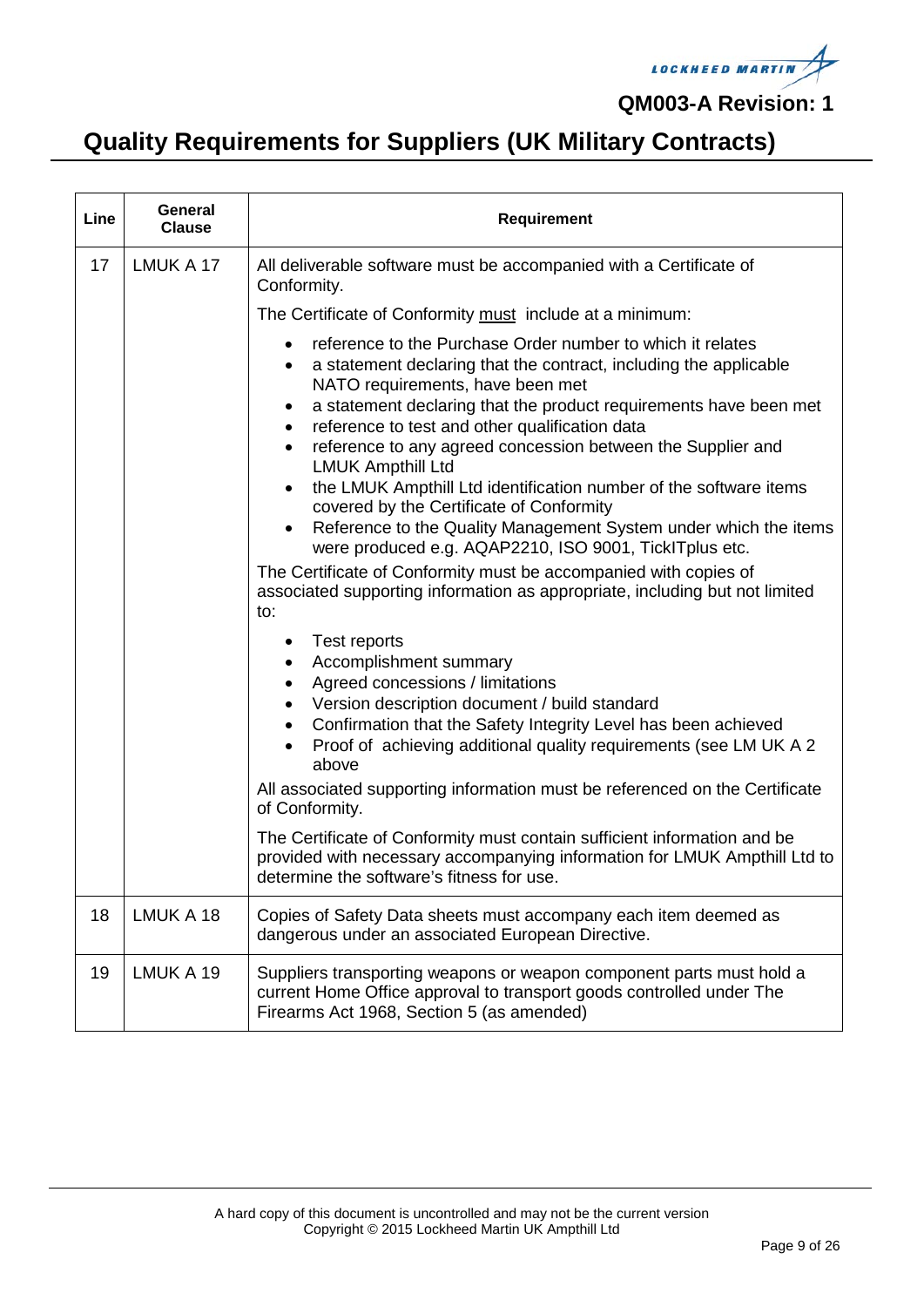

| Line | General<br><b>Clause</b> | <b>Requirement</b>                                                                                                                                                                                                                                                                                                                                                                                                                 |
|------|--------------------------|------------------------------------------------------------------------------------------------------------------------------------------------------------------------------------------------------------------------------------------------------------------------------------------------------------------------------------------------------------------------------------------------------------------------------------|
| 20   | LMUK A 20                | For explosive items, the Supplier shall contact Head of Safety Services at<br>Lockheed Martin UK Ampthill Ltd, 72 hours prior to delivery.                                                                                                                                                                                                                                                                                         |
|      |                          | Release documentation for explosive items must include a copy of the<br>National Competent Authority Classification and a Certificate of Correctness<br>signed by the Supplier's authorised person.                                                                                                                                                                                                                                |
|      |                          | Release documentation must include the National Competent Authority<br>Classification Number, United Nations (UN) Number, Hazard Division and<br>Net Explosive Quantity. All packages must bear a UN Mark and be<br>classified and labelled in accordance with UK Government Statutory<br>Instrument 1994 No. 669 (The Carriage of Dangerous Goods by Road and<br>Rail [Classification, Packaging and Labelling] Regulations 1994) |
|      |                          | UK Government Statutory Instrument 2014 No. 1638 (The Explosives<br>Regulations 2014, Health And Safety) shall apply to all explosive items.                                                                                                                                                                                                                                                                                       |
| 21   | LMUK A 21                | The Supplier shall retain copies of all data relating to delivered items for a<br>minimum of 7 years.                                                                                                                                                                                                                                                                                                                              |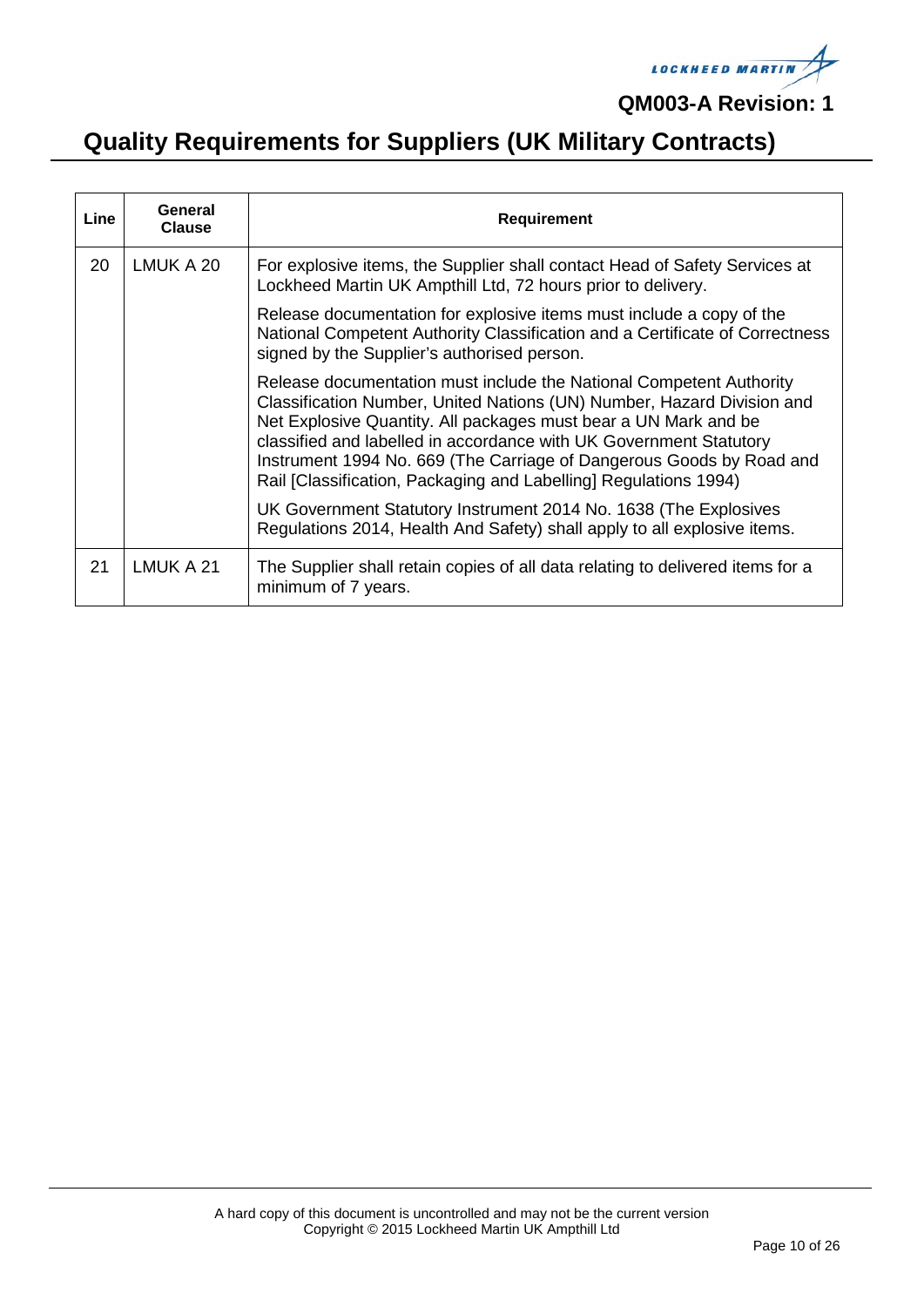

**Quality Requirements for Suppliers (UK Military Contracts)**

<span id="page-10-0"></span>**5 Requirements for Suppliers of Systems, Sub-Systems and Software**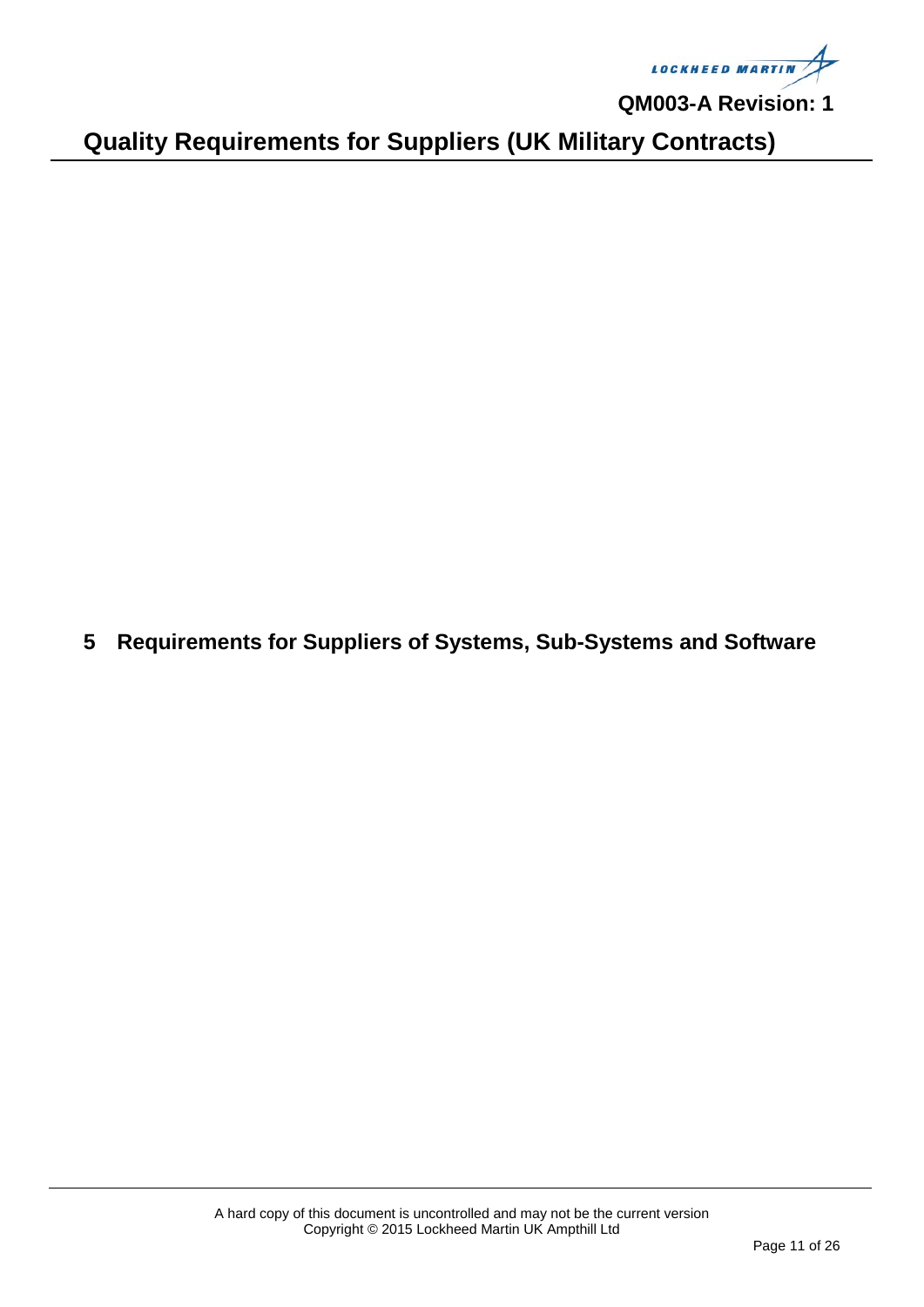

| Line | <b>AQAP2110</b><br><b>Clause</b> | <b>Additional Requirement</b><br>(Suppliers of Systems, Sub-Systems and Software)                                                                                                                                                                                                                                                                                                                                                                                                                                                                                                                                                                                                                                                                                                                                                                                                                                                                                                                                                                                                                                                                                                                                                                                                                                                                                                                                                                                                     |
|------|----------------------------------|---------------------------------------------------------------------------------------------------------------------------------------------------------------------------------------------------------------------------------------------------------------------------------------------------------------------------------------------------------------------------------------------------------------------------------------------------------------------------------------------------------------------------------------------------------------------------------------------------------------------------------------------------------------------------------------------------------------------------------------------------------------------------------------------------------------------------------------------------------------------------------------------------------------------------------------------------------------------------------------------------------------------------------------------------------------------------------------------------------------------------------------------------------------------------------------------------------------------------------------------------------------------------------------------------------------------------------------------------------------------------------------------------------------------------------------------------------------------------------------|
| 1    | 4.1                              | Suppliers shall operate and maintain a Quality Management System certified<br>by an accredited body to ISO9001:2008 as a minimum.                                                                                                                                                                                                                                                                                                                                                                                                                                                                                                                                                                                                                                                                                                                                                                                                                                                                                                                                                                                                                                                                                                                                                                                                                                                                                                                                                     |
|      |                                  | In addition, the Suppliers Quality Management System must be extended to<br>meet the requirements of AQAP 2110 as detailed in this document and<br>AQAP2210 for software.                                                                                                                                                                                                                                                                                                                                                                                                                                                                                                                                                                                                                                                                                                                                                                                                                                                                                                                                                                                                                                                                                                                                                                                                                                                                                                             |
| 2    | 4.2.2                            | Suppliers are not permitted to claim exclusions from section 7 of<br>ISO9001:2008                                                                                                                                                                                                                                                                                                                                                                                                                                                                                                                                                                                                                                                                                                                                                                                                                                                                                                                                                                                                                                                                                                                                                                                                                                                                                                                                                                                                     |
| 3    | 4.2.4                            | Suppliers shall allow the Government Quality Assurance Representative<br>(GQAR) access to all records related to the contract between the Supplier<br>and LMUK Ampthill Ltd if requested.                                                                                                                                                                                                                                                                                                                                                                                                                                                                                                                                                                                                                                                                                                                                                                                                                                                                                                                                                                                                                                                                                                                                                                                                                                                                                             |
| 4    | 5.4                              | Suppliers shall:<br>a) submit a Quality Plan (QP), which addresses the contractual<br>requirements, to LMUK Ampthill Ltd prior to the start of the activities<br>unless otherwise directed<br>b) ensure the content of the Quality Plan is in accordance with AQAP<br>2105 "NATO requirements for Deliverable Quality Plans"<br>c) provide the GQAR with a copy of the Quality Plan if requested by<br><b>LMUK Ampthill Ltd</b><br>ensure the Quality Plan describes and documents the "contract-<br>d)<br>specific" quality management system requirements necessary to<br>satisfy the contract requirements (making reference, where applicable,<br>to their "company-wide" quality management system)<br>ensure the Quality Plan describes and documents the planning of the<br>e)<br>product realisation, in terms of quality requirements for the product,<br>needed resources, required control activities (verification, validation,<br>monitoring, inspection, testing), and acceptance criteria<br>provide objective evidence that risks are considered by them and their<br>f)<br>sub-suppliers during planning, including but not limited to Risk<br>Identification, Risk analysis, Risk Control and Risk Mitigation<br>g) For risk planning, start with risk identification during contract review.<br>Risk Identification shall be continual with the Risk Plan updated in a<br>timely manner<br>h) Accept that LMUK Ampthill Ltd reserves the right to reject QPs, Risk |
|      |                                  | Plans and their revisions directly or as instructed by the GQAR.                                                                                                                                                                                                                                                                                                                                                                                                                                                                                                                                                                                                                                                                                                                                                                                                                                                                                                                                                                                                                                                                                                                                                                                                                                                                                                                                                                                                                      |
| 5    | 5.5.2                            | The Suppliers Management Representative shall:<br>a) have the necessary organisational authority and freedom to resolve<br>matters pertaining to quality<br>b) report directly to top management<br>be responsible for liaison with LMUK Ampthill Ltd and the GQAR on<br>C)<br>matters related to quality                                                                                                                                                                                                                                                                                                                                                                                                                                                                                                                                                                                                                                                                                                                                                                                                                                                                                                                                                                                                                                                                                                                                                                             |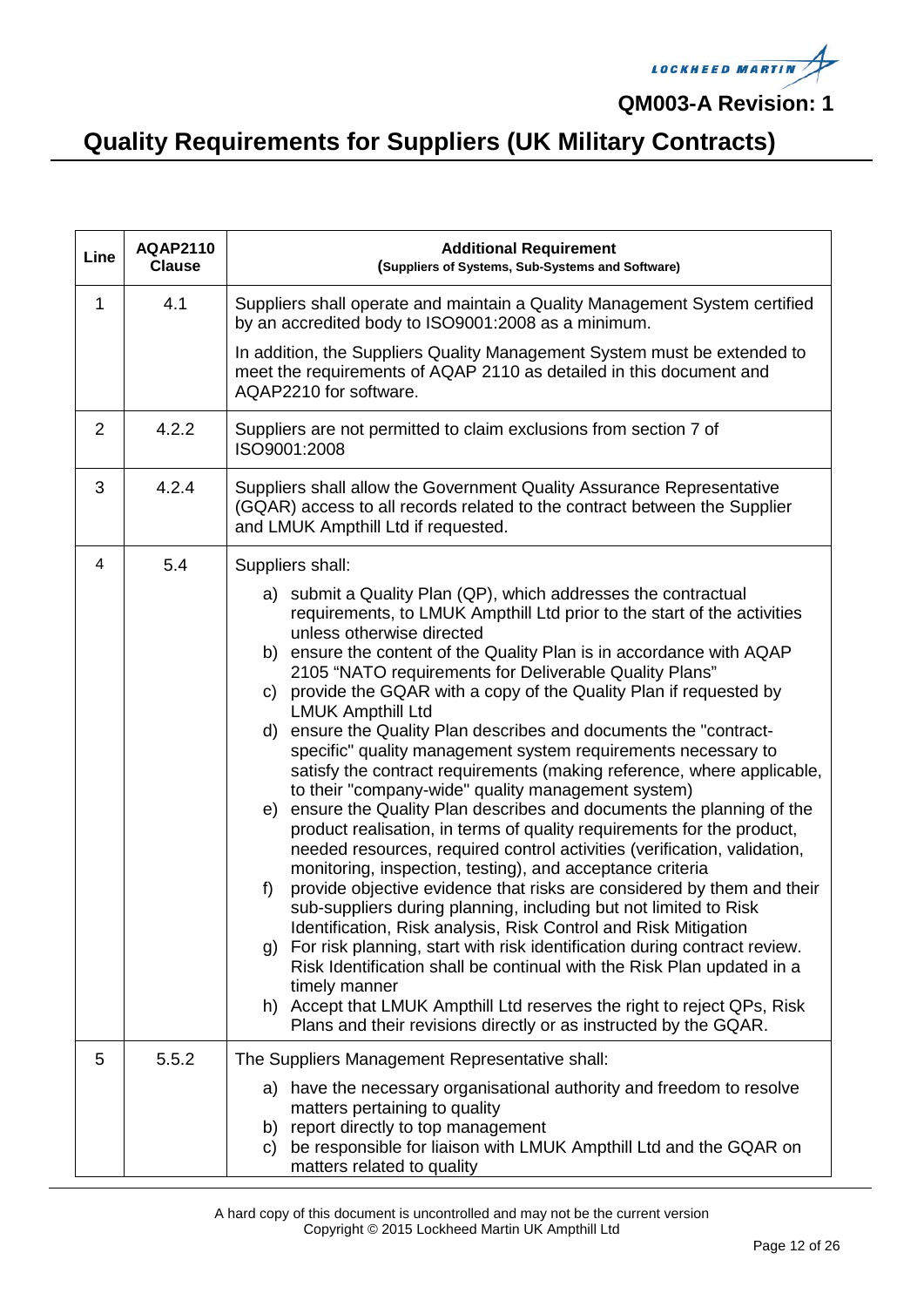

| Line           | <b>AQAP2110</b><br><b>Clause</b> | <b>Additional Requirement</b><br>(Suppliers of Systems, Sub-Systems and Software)                                                                                                                                                                                                                                                                                                                                                        |
|----------------|----------------------------------|------------------------------------------------------------------------------------------------------------------------------------------------------------------------------------------------------------------------------------------------------------------------------------------------------------------------------------------------------------------------------------------------------------------------------------------|
|                |                                  | d) liaise with the GQAR via LMUK Ampthill Ltd when requested                                                                                                                                                                                                                                                                                                                                                                             |
| 6              | 5.5.3                            | Suppliers shall:                                                                                                                                                                                                                                                                                                                                                                                                                         |
|                |                                  | a) establish lines of communication with LMUK Ampthill Ltd<br>b) communicate with the GQAR through LMUK Ampthill Ltd unless<br>instructed otherwise                                                                                                                                                                                                                                                                                      |
| $\overline{7}$ | 5.6.2                            | Suppliers shall make the input to their Management Review available to<br>LMUK Ampthill Ltd and to the GQAR via LMUK Ampthill Ltd if requested.                                                                                                                                                                                                                                                                                          |
| 8              | 5.6.3                            | Suppliers shall:                                                                                                                                                                                                                                                                                                                                                                                                                         |
|                |                                  | a) make the output of their Management Review available to LMUK<br>Ampthill Ltd and to the GQAR if requested<br>b) notify LMUK Ampthill Ltd of proposed action, resulting from<br>Management Review Output that will affect compliance with<br>contractual requirements                                                                                                                                                                  |
| 9              | 7.1                              | Suppliers shall be fully compliant with AQAP 2110 Clause 5.4 as stated in<br>this section (line 4 above)                                                                                                                                                                                                                                                                                                                                 |
| 10             | 7.2.3                            | Suppliers shall:                                                                                                                                                                                                                                                                                                                                                                                                                         |
|                |                                  | a) establish lines of communication with LMUK Ampthill Ltd<br>b) communicate with the GQAR through LMUK Ampthill Ltd unless<br>instructed otherwise<br>c) notify LMUK Ampthill Ltd upon changes to its organisation that affect<br>product quality or the Quality Management System and advise the<br><b>GQAR</b> if instructed                                                                                                          |
| 11             | 7.3.5                            | Unless otherwise invoked by the contract, Suppliers shall develop inspection<br>and test methods and perform the inspections and tests to demonstrate<br>product conformity with the corresponding requirements at appropriate stages<br>up to and including the final product. Test methods shall be submitted to<br>LMUK Ampthill Ltd when requested. LMUK Ampthill Ltd reserves the right to<br>reject any inspection or test method. |
| 12             | 7.4.1                            | Suppliers shall:                                                                                                                                                                                                                                                                                                                                                                                                                         |
|                |                                  | a) on request, provide LMUK Ampthill Ltd with a copy of any<br>subcontracts or orders for products related to the contract<br>b) Notify LMUK Ampthill Ltd and if requested the GQAR if a subcontract<br>or order has been identified by them or their sub-suppliers as<br>constituting or involving risk. This shall be documented in accordance<br>with Clause 5.4 as stated in this section (line 4 above)                             |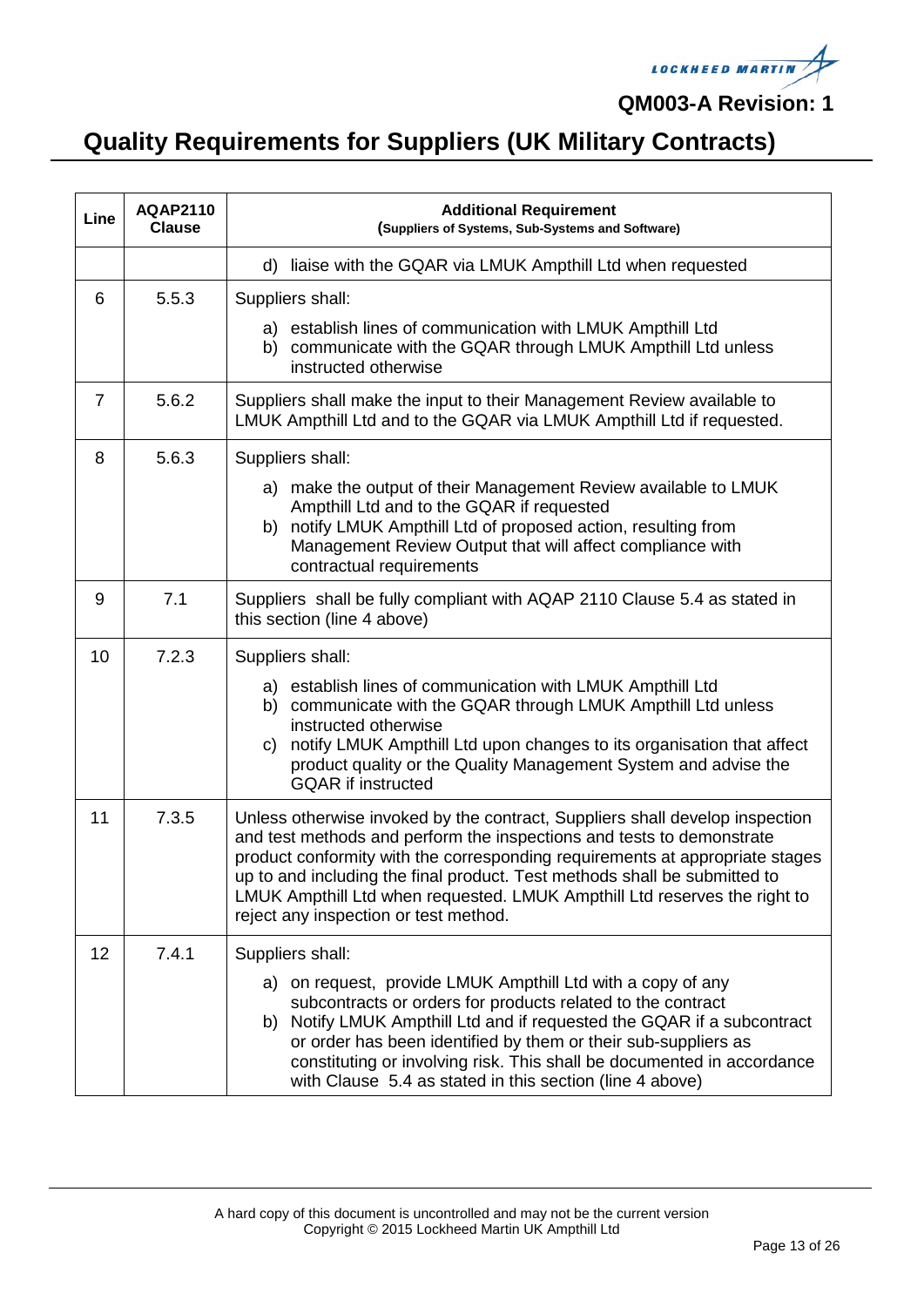

| Line | <b>AQAP2110</b><br><b>Clause</b> | <b>Additional Requirement</b><br>(Suppliers of Systems, Sub-Systems and Software)                                                                                                                                                                                                                                                                                                                                                                                                                                                                                                                                                                                                                                                                        |
|------|----------------------------------|----------------------------------------------------------------------------------------------------------------------------------------------------------------------------------------------------------------------------------------------------------------------------------------------------------------------------------------------------------------------------------------------------------------------------------------------------------------------------------------------------------------------------------------------------------------------------------------------------------------------------------------------------------------------------------------------------------------------------------------------------------|
| 13   | 7.4.2                            | Suppliers shall:                                                                                                                                                                                                                                                                                                                                                                                                                                                                                                                                                                                                                                                                                                                                         |
|      |                                  | a) flow down the applicable contractual requirements to their Sub-<br>suppliers by referencing the stated contractual requirement, including<br>relevant AQAP(s)<br>b) Enter the following text on their purchasing documents to Sub-<br>suppliers: "All requirements of this contract may be subject to<br>assessment by a representative of Government Quality Assurance<br>(GQA). You will be notified of any GQA activity to be performed."<br>c) ensure that the procedures and processes required to fulfil contract<br>requirements are fully implemented at their Sub-suppliers facilities and<br>through the supply chain<br>d) if requested, permit the GQAR access to their premises and arrange<br>for similar access at their sub-suppliers |
| 14   | 7.4.3                            | Suppliers shall:                                                                                                                                                                                                                                                                                                                                                                                                                                                                                                                                                                                                                                                                                                                                         |
|      |                                  | a) notify LMUK Ampthill Ltd if a sub-supplied product is rejected or<br>repaired and which has been identified as involving risk or has been<br>supplied by a Sub-supplier whose selection or subsequent<br>performance has been identified as involving risk<br>b) not accept repaired product from their sub-suppliers unless written<br>permission is gained from LMUK Ampthill Ltd                                                                                                                                                                                                                                                                                                                                                                   |
| 15   | 7.5.4                            | Suppliers shall immediately notify LMUK Ampthill Ltd if any products provided<br>by LMUK Ampthill Ltd directly or on behalf of the Government are lost,<br>damaged or otherwise found to be unsuitable for their intended use in<br>accordance with the contract.                                                                                                                                                                                                                                                                                                                                                                                                                                                                                        |
| 16   | 7.6                              | Suppliers shall:                                                                                                                                                                                                                                                                                                                                                                                                                                                                                                                                                                                                                                                                                                                                         |
|      |                                  | a) comply with the measurement and calibration requirement of ISO<br>10012<br>b) inform LMUK Ampthill Ltd with details of affected products, including<br>products already delivered, when an item of measuring equipment<br>fails re-calibration or was not in calibration when used                                                                                                                                                                                                                                                                                                                                                                                                                                                                    |
| 17   | 7.7.1                            | Suppliers shall, as a minimum, operate written procedures for:                                                                                                                                                                                                                                                                                                                                                                                                                                                                                                                                                                                                                                                                                           |
|      |                                  | Configuration Identification<br>a)<br><b>Configuration Control</b><br>b)<br><b>Configuration Status Accounting</b><br>C)<br><b>Configuration Audit</b><br>d)                                                                                                                                                                                                                                                                                                                                                                                                                                                                                                                                                                                             |
| 18   | 7.7.2                            | Suppliers shall                                                                                                                                                                                                                                                                                                                                                                                                                                                                                                                                                                                                                                                                                                                                          |
|      |                                  | a) prepare and operate a Configuration Management Plan, which<br>describes the application of Configuration Management to the contract<br>accept that LMUK Ampthill Ltd reserves the right to reject<br>b)<br>Configuration Management Plans and their revisions directly or as                                                                                                                                                                                                                                                                                                                                                                                                                                                                          |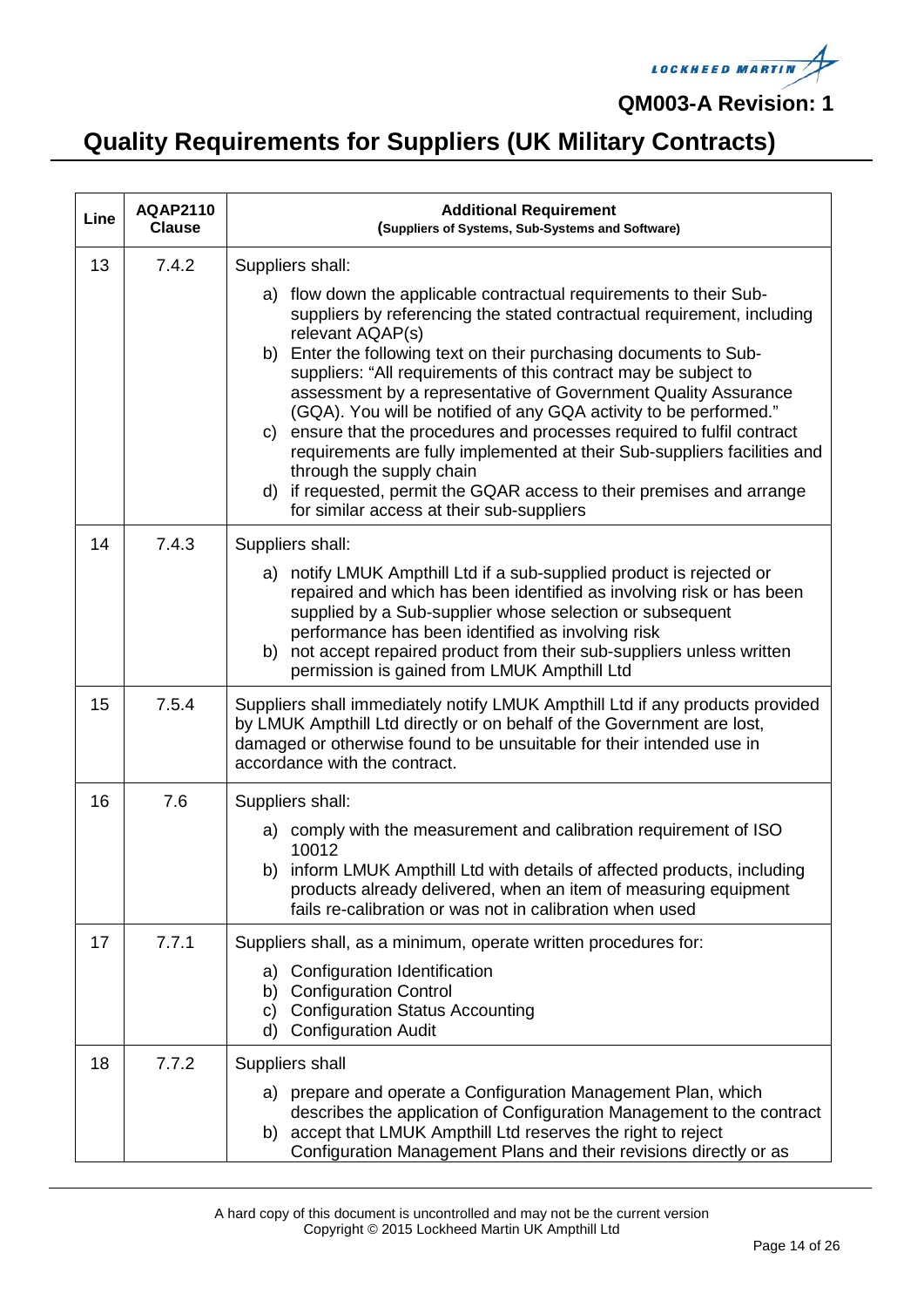

| Line | <b>AQAP2110</b><br><b>Clause</b> | <b>Additional Requirement</b><br>(Suppliers of Systems, Sub-Systems and Software)                                                                                                                                                                                                                                                                                                                                                                                                                                                                        |
|------|----------------------------------|----------------------------------------------------------------------------------------------------------------------------------------------------------------------------------------------------------------------------------------------------------------------------------------------------------------------------------------------------------------------------------------------------------------------------------------------------------------------------------------------------------------------------------------------------------|
|      |                                  | instructed by the GQAR                                                                                                                                                                                                                                                                                                                                                                                                                                                                                                                                   |
|      |                                  | NOTE: NATO Configuration Management Policy is established in STANAG<br>4159 while detailed contractual requirements for Configuration Management<br>are contained within STANAG 4427 and associated Allied Configuration<br>Management Publications (ACMP)                                                                                                                                                                                                                                                                                               |
| 19   | 7.8.1                            | Suppliers shall:<br>a) operate and maintain a Reliability and Maintainability system<br>appropriate to the design of the product<br>b) ensure that Reliability and Maintainability issues and related<br>documents, including those from associated Sub-suppliers, are<br>controlled<br>NOTE: NATO Reliability and Maintainability Policy is established in STANAG<br>4174 while detailed contractual requirements for Reliability and Maintainability<br>Management are contained within Allied Reliability and Maintainability<br>Publications (ARMP). |
| 20   | 8.2.1                            | If, during activity by the GQAR at a Supplier's or their Sub-suppliers<br>premises, any complaints or deficiencies relevant to the contract are reported<br>by the GQAR, they shall be recorded as customer complaints.                                                                                                                                                                                                                                                                                                                                  |
| 21   | 8.2.2                            | Suppliers shall:<br>a) include these contractual requirements including any NATO specific<br>supplements in their internal audits / audit schedule<br>b) inform LMUK Ampthill Ltd of deficiencies identified during internal<br>audit unless otherwise agreed<br>NOTE: LMUK Ampthill Ltd reserves the right to share all such information<br>with the GQAR                                                                                                                                                                                               |
| 22   | 8.2.4                            | Suppliers shall:<br>a) Provide a Certificate of Conformity at release of product to LMUK<br>Ampthill Ltd.<br>b) complete and provide a copy of the Pre-Ship Checklist (LMUK<br>Ampthill Ltd form number F-0289)<br>Suppliers are solely responsible for the conformance to requirements, of<br>products provided to LMUK Ampthill Ltd.                                                                                                                                                                                                                   |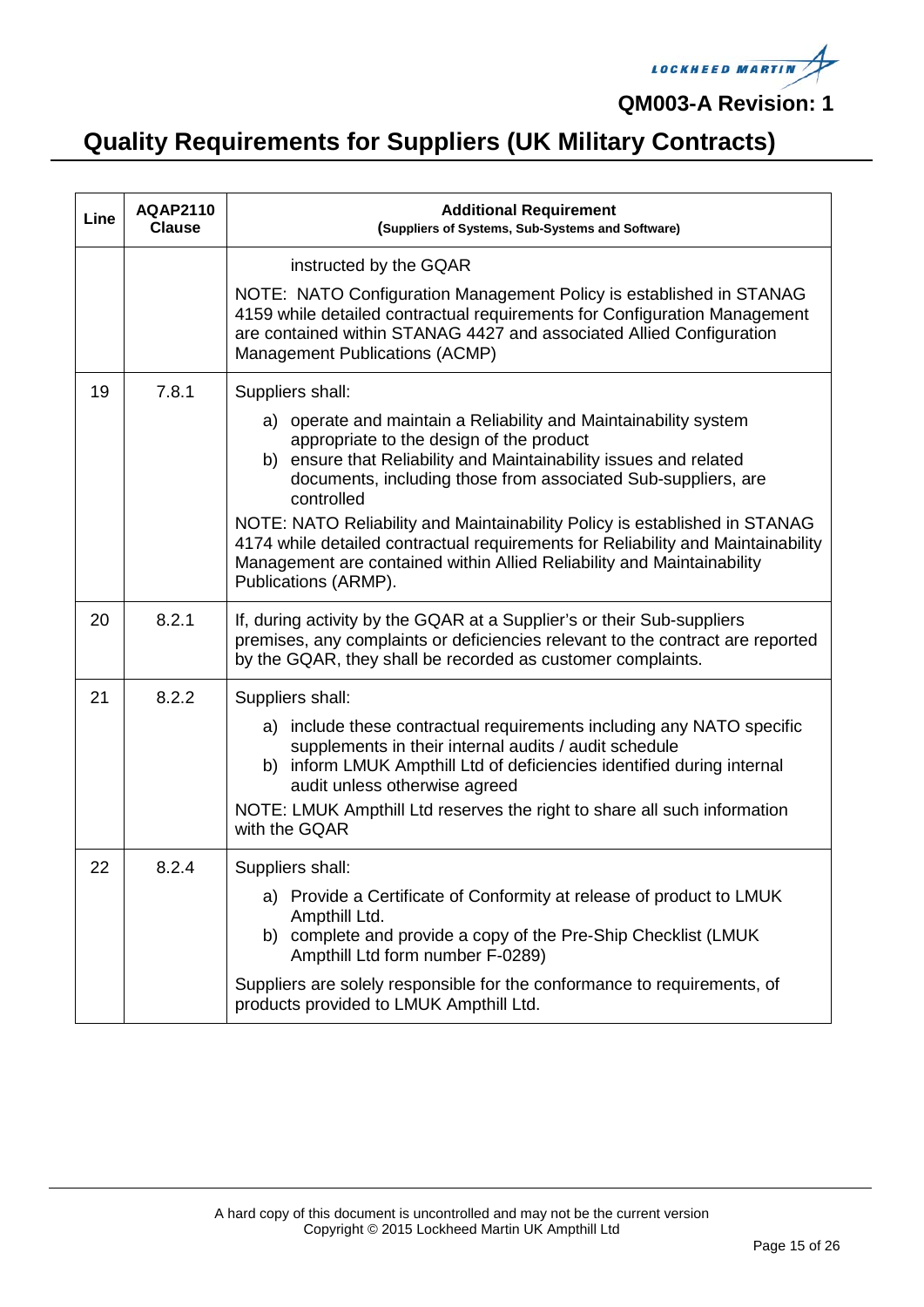

| Line | <b>AQAP2110</b><br><b>Clause</b> | <b>Additional Requirement</b><br>(Suppliers of Systems, Sub-Systems and Software)                                                                                                                                                                                                                                                                                                                                                                                                                                                                                                                                                                                                                                                                                                                                                                                                                                                                                                                                                                                                                                                                                                                                                               |
|------|----------------------------------|-------------------------------------------------------------------------------------------------------------------------------------------------------------------------------------------------------------------------------------------------------------------------------------------------------------------------------------------------------------------------------------------------------------------------------------------------------------------------------------------------------------------------------------------------------------------------------------------------------------------------------------------------------------------------------------------------------------------------------------------------------------------------------------------------------------------------------------------------------------------------------------------------------------------------------------------------------------------------------------------------------------------------------------------------------------------------------------------------------------------------------------------------------------------------------------------------------------------------------------------------|
| 23   | 8.3                              | Suppliers shall:<br>a) issue and implement documented procedures which identify, control<br>and segregate all non-conforming products<br>accept that LMUK Ampthill Ltd reserve the right to reject documented<br>b)<br>procedures for the disposition of non-conforming product when it can<br>be shown that they do not provide the necessary controls<br>c) notify LMUK Ampthill Ltd of non-conformities and corrective action<br>required, unless otherwise agreed<br>d) not disposition any non-conforming item as "use-as-is" or "repair"<br>without the written permission of LMUK Ampthill Ltd<br>immediately notify LMUK Ampthill Ltd if any free-issue materials<br>e)<br>including Government assets are unsuitable for their intended use<br>immediately notify LMUK Ampthill Ltd if non-conforming product is<br>f<br>received from a Sub-supplier that has been subject to GQA<br>immediately notify LMUK Ampthill Ltd if any items delivered by the<br>g)                                                                                                                                                                                                                                                                         |
| 24   | 9.1.1                            | Supplier are subsequently found to be non-conforming<br>Suppliers and their sub-suppliers shall provide to LMUK Ampthill Ltd and the<br>GQAR:<br>a) the right of access to facilities where parts of the contracted activities<br>are being performed including Sub-suppliers premises<br>b) information pertaining to the fulfilment of requirements in the contract<br>c) unrestricted opportunity to evaluate Supplier compliance with this<br>document<br>d) unrestricted opportunity to conduct verification of product conformity<br>with the contract requirements<br>required assistance for evaluation, verification, validation, testing,<br>e)<br>inspection or release of the product for the accomplishment of GQA to<br>contract requirements<br>accommodation (working area) and facilities<br>f)<br>g) the necessary equipment available for reasonable use for performing<br><b>GQA</b><br>h) Supplier and/or Sub-suppliers personnel for operation of such<br>equipment as required<br>access to information and communication facilities<br>i)<br>the necessary Supplier documentation, to confirm product<br>j)<br>conformance to specification<br>copies of necessary documents, including those on electronic media<br>k) |
| 25   | 9.2.1                            | Suppliers and their sub-suppliers shall ensure that only acceptable products,<br>intended for delivery, are released. LMUK Ampthill Ltd, and/or the GQAR<br>reserve the right to reject non-conforming products.                                                                                                                                                                                                                                                                                                                                                                                                                                                                                                                                                                                                                                                                                                                                                                                                                                                                                                                                                                                                                                |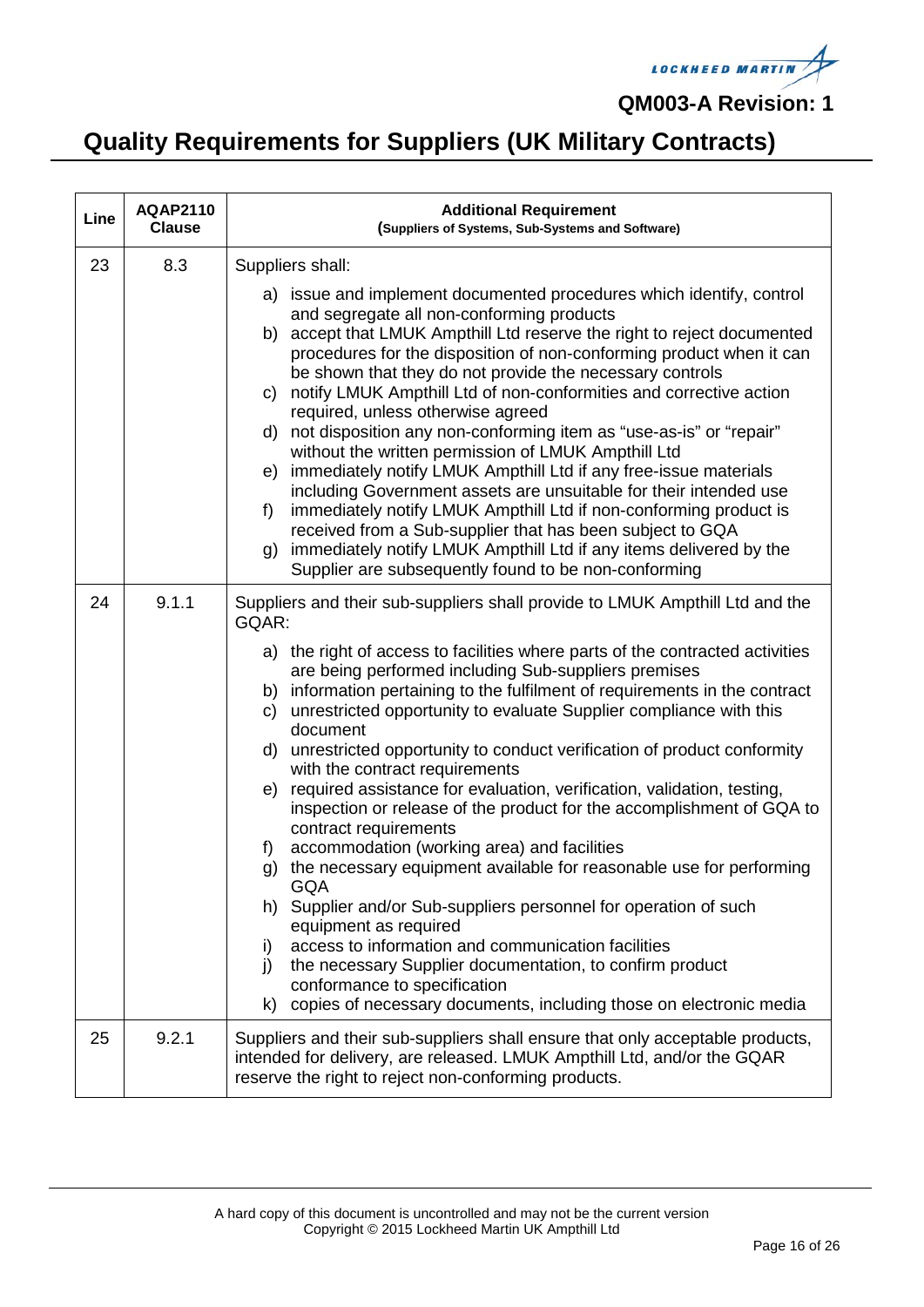**LOCKHEED MARTIN** 

**Quality Requirements for Suppliers (UK Military Contracts)**

<span id="page-16-0"></span>**6 Requirements for Suppliers of Detail Parts And / Or Assemblies Produced Against Supplied Engineering Data**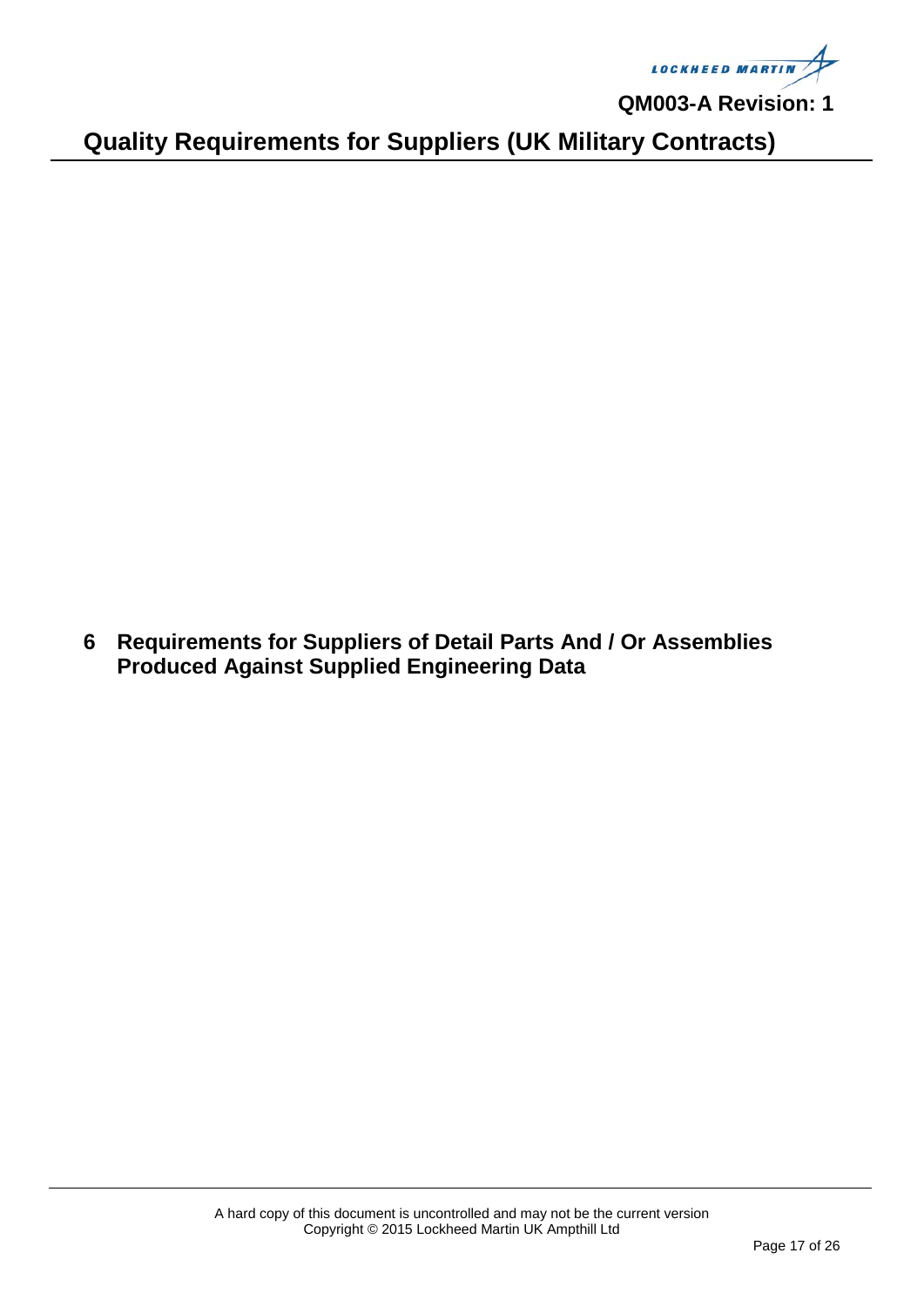

| Line        | <b>AQAP2110</b><br><b>Clause</b> | <b>Additional Requirement</b><br>(Suppliers of Detail Parts And / Or Assemblies Produced Against Supplied Engineering Data)                                                                                                                                                                                                                                                   |
|-------------|----------------------------------|-------------------------------------------------------------------------------------------------------------------------------------------------------------------------------------------------------------------------------------------------------------------------------------------------------------------------------------------------------------------------------|
| $\mathbf 1$ | 4.1                              | Suppliers shall operate and maintain a Quality Management System certified<br>by an accredited body to ISO9001:2008 as a minimum.                                                                                                                                                                                                                                             |
|             |                                  | In addition, the Suppliers Quality Management System must be extended to<br>meet the requirements of AQAP 2110 as detailed in this document.                                                                                                                                                                                                                                  |
| 2           | 4.2.4                            | Suppliers shall allow the Government Quality Assurance Representative<br>(GQAR) access to all records related to the contract between the Supplier<br>and LMUK Ampthill Ltd if requested.                                                                                                                                                                                     |
| 3           | 5.4                              | Suppliers shall:                                                                                                                                                                                                                                                                                                                                                              |
|             |                                  | a) Submit a Quality Plan (QP), which addresses the contractual<br>requirements, to LMUK Ampthill Ltd only if specifically requested.<br>b) for risk planning, consider risk identification at Contract Review and<br>report any unacceptable risk to LMUK Ampthill Ltd prior to<br>commencing work<br>c) Accept that LMUK Ampthill Ltd reserves the right to reject QPs, Risk |
|             |                                  | Plans and their revisions directly or as instructed by the GQAR.                                                                                                                                                                                                                                                                                                              |
| 4           | 5.5.2                            | The Suppliers Management Representative shall:                                                                                                                                                                                                                                                                                                                                |
|             |                                  | a) have the necessary organisational authority and freedom to resolve<br>matters pertaining to quality<br>b) report directly to top management<br>be responsible for liaison with LMUK Ampthill Ltd and the GQAR on<br>C)<br>matters related to quality<br>liaise with the GQAR via LMUK Ampthill Ltd when requested<br>d)                                                    |
| 5           | 5.5.3                            | Suppliers shall:                                                                                                                                                                                                                                                                                                                                                              |
|             |                                  | a) establish lines of communication with LMUK Ampthill Ltd<br>b) communicate with the GQAR through LMUK Ampthill Ltd unless<br>instructed otherwise                                                                                                                                                                                                                           |
| 6           | 5.6.2                            | Suppliers shall make the input to their Management Review available to<br>LMUK Ampthill Ltd and to the GQAR via LMUK Ampthill Ltd if requested.                                                                                                                                                                                                                               |
| 7           | 5.6.3                            | Suppliers shall:                                                                                                                                                                                                                                                                                                                                                              |
|             |                                  | a) make the output of their Management Review available to LMUK<br>Ampthill Ltd and to the GQAR if requested<br>b) notify LMUK Ampthill Ltd of proposed action, resulting from<br>Management Review Output that will affect compliance with<br>contractual requirements                                                                                                       |
| 8           | 7.1                              | Suppliers shall be fully compliant with AQAP 2110 Clause 5.4 as stated in this<br>section (line 3 above).                                                                                                                                                                                                                                                                     |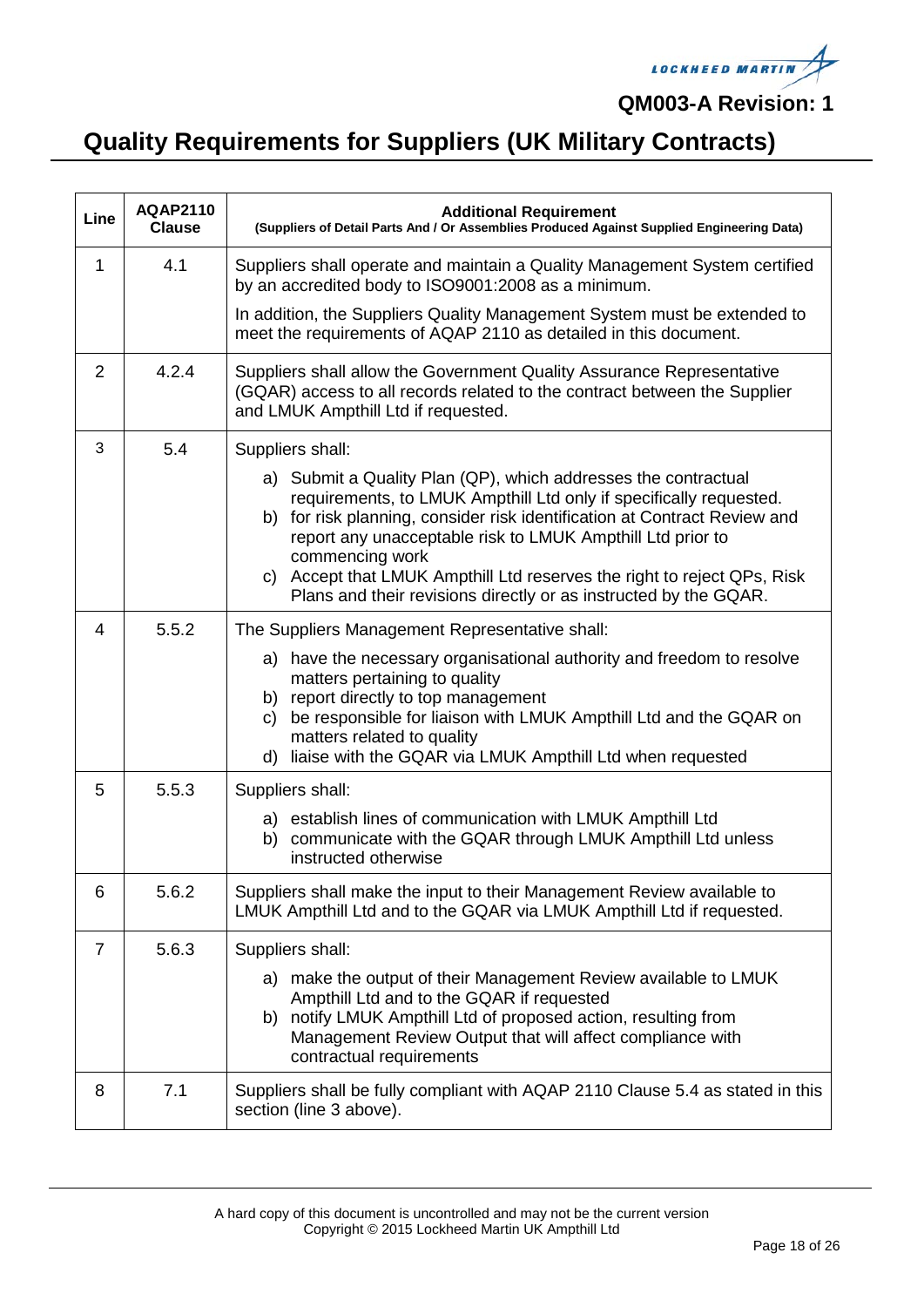

# **Quality Requirements for Suppliers (UK Military Contracts)**

| Line | <b>AQAP2110</b><br><b>Clause</b> | <b>Additional Requirement</b><br>(Suppliers of Detail Parts And / Or Assemblies Produced Against Supplied Engineering Data)                                                                                                                                                                                                                                                                                                                                                                                                                                                                                                                                                                                                                                                  |
|------|----------------------------------|------------------------------------------------------------------------------------------------------------------------------------------------------------------------------------------------------------------------------------------------------------------------------------------------------------------------------------------------------------------------------------------------------------------------------------------------------------------------------------------------------------------------------------------------------------------------------------------------------------------------------------------------------------------------------------------------------------------------------------------------------------------------------|
| 9    | 7.2.3                            | Suppliers shall:<br>a) establish lines of communication with LMUK Ampthill Ltd<br>b) communicate with the GQAR through LMUK Ampthill Ltd unless<br>instructed otherwise<br>notify LMUK Ampthill Ltd upon changes to its organisation that affect<br>C)<br>product quality or the Quality Management System and advise the<br><b>GQAR</b> if instructed                                                                                                                                                                                                                                                                                                                                                                                                                       |
| 10   | 7.3.5                            | Unless otherwise invoked by the contract, Suppliers shall develop inspection<br>and test methods and perform the inspections and tests to demonstrate<br>product conformity with the corresponding requirements at appropriate stages<br>up to and including the final product. Test methods shall be submitted to<br>LMUK Ampthill Ltd if requested. LMUK Ampthill Ltd reserves the right to<br>reject any inspection or test method.                                                                                                                                                                                                                                                                                                                                       |
| 11   | 7.4.1                            | Suppliers shall:<br>a) on request, provide LMUK Ampthill Ltd with a copy of any<br>subcontracts or orders for products related to the contract<br>Notify LMUK Ampthill Ltd and if requested, the GQAR if a subcontract<br>b)<br>or order has been identified by them or their sub-suppliers as<br>constituting or involving risk. This shall be documented in accordance<br>with Clause 5.4 as stated in this section (line 3 above)                                                                                                                                                                                                                                                                                                                                         |
| 12   | 7.4.2                            | Suppliers shall:<br>a) flow down the applicable contractual requirements to their Sub-<br>suppliers by referencing the stated contractual requirement, including<br>relevant AQAP(s)<br>b) Enter the following text on their purchasing documents to Sub-<br>suppliers: "All requirements of this contract may be subject to<br>assessment by a representative of Government Quality Assurance<br>(GQA). You will be notified of any GQA activity to be performed."<br>c) ensure that the procedures and processes required to fulfil contract<br>requirements are fully implemented at their Sub-suppliers facilities and<br>through the supply chain<br>d) if requested, permit the GQAR access to their premises and arrange<br>for similar access at their sub-suppliers |
| 13   | 7.4.3                            | Suppliers shall:<br>a) notify LMUK Ampthill Ltd if a sub-supplied product is rejected or<br>repaired and which has been identified as involving risk or has been<br>supplied by a Sub-supplier whose selection or subsequent<br>performance has been identified as involving risk<br>b) not accept repaired product from their sub-suppliers unless written<br>permission is gained from LMUK Ampthill Ltd                                                                                                                                                                                                                                                                                                                                                                   |
| 14   | 7.5.4                            | Suppliers shall immediately notify LMUK Ampthill Ltd if any products provided                                                                                                                                                                                                                                                                                                                                                                                                                                                                                                                                                                                                                                                                                                |

A hard copy of this document is uncontrolled and may not be the current version Copyright © 2015 Lockheed Martin UK Ampthill Ltd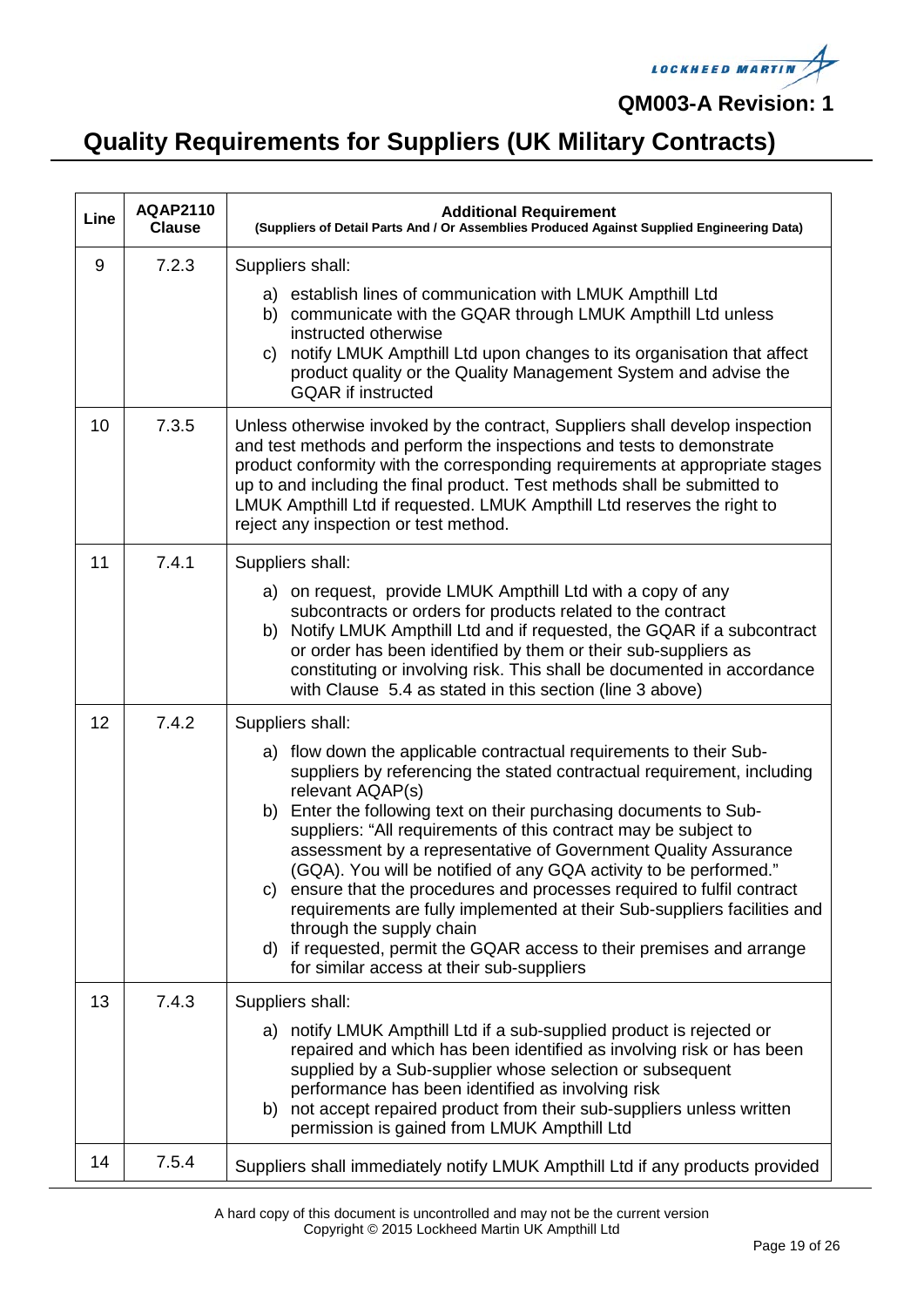

| Line | <b>AQAP2110</b><br><b>Clause</b> | <b>Additional Requirement</b><br>(Suppliers of Detail Parts And / Or Assemblies Produced Against Supplied Engineering Data)                                                                                                                                                                                                                               |
|------|----------------------------------|-----------------------------------------------------------------------------------------------------------------------------------------------------------------------------------------------------------------------------------------------------------------------------------------------------------------------------------------------------------|
|      |                                  | by LMUK Ampthill Ltd directly or on behalf of the Government are lost,<br>damaged or otherwise found to be unsuitable for their intended use in<br>accordance with the contract.                                                                                                                                                                          |
| 15   | 7.6                              | Suppliers shall:                                                                                                                                                                                                                                                                                                                                          |
|      |                                  | a) comply with the measurement and calibration requirement of ISO<br>10012                                                                                                                                                                                                                                                                                |
|      |                                  | b) inform LMUK Ampthill Ltd with details of affected products, including<br>products already delivered, when an item of measuring equipment<br>fails re-calibration or was not in calibration when used                                                                                                                                                   |
| 16   | 7.7.1                            | Suppliers shall, as a minimum, operate written procedures for:                                                                                                                                                                                                                                                                                            |
|      |                                  | a) Configuration Identification<br>b) Configuration Control<br>c) Configuration Status Accounting<br>d) Configuration Audit                                                                                                                                                                                                                               |
| 17   | 7.7.2                            | Suppliers shall:                                                                                                                                                                                                                                                                                                                                          |
|      |                                  | a) unless otherwise agreed with LMUK Ampthill Ltd, prepare and operate<br>a Configuration Management Plan, which describes the application of<br>Configuration Management to the contract<br>b) Accept that LMUK Ampthill Ltd reserves the right to reject<br>Configuration Management Plan and their revisions directly or as<br>instructed by the GQAR. |
|      |                                  | NOTE: NATO Configuration Management Policy is established in STANAG<br>4159 while detailed contractual requirements for Configuration Management<br>are contained within STANAG 4427 and associated Allied Configuration<br>Management Publications (ACMP)                                                                                                |
| 18   | 8.2.1                            | If, during activity by the GQAR at a Supplier's or their Sub-suppliers<br>premises, any complaints or deficiencies relevant to the contract are reported<br>by the GQAR, they shall be recorded as customer complaints.                                                                                                                                   |
| 19   | 8.2.2                            | Suppliers shall:                                                                                                                                                                                                                                                                                                                                          |
|      |                                  | a) include these contractual requirements including any NATO specific<br>supplements in their internal audits / audit schedule<br>b) inform LMUK Ampthill Ltd of deficiencies identified during internal<br>audit unless otherwise agreed<br>NOTE: LMUK Ampthill Ltd reserves the right to share all such information                                     |
|      |                                  | with the GQAR                                                                                                                                                                                                                                                                                                                                             |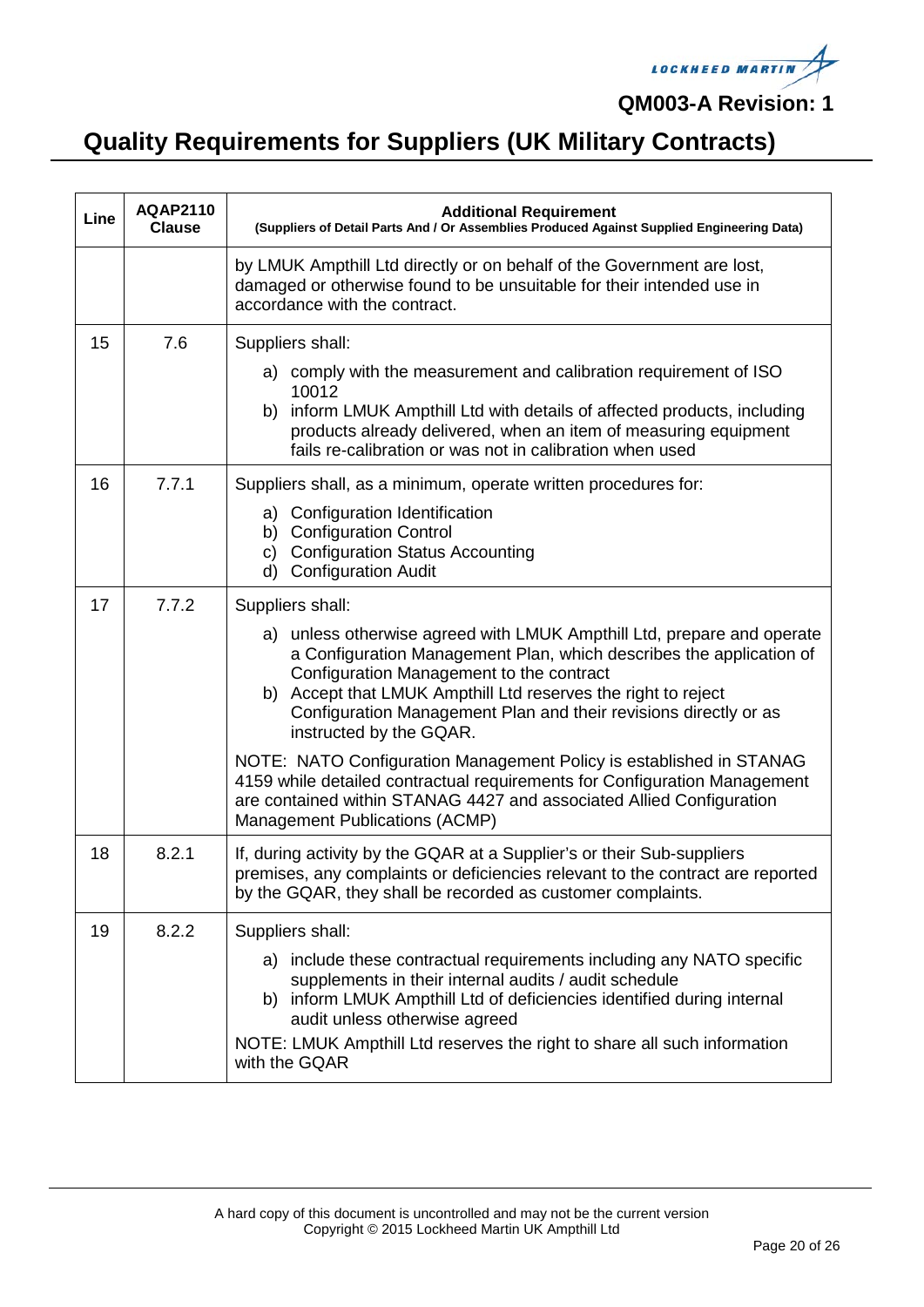

| Line | <b>AQAP2110</b><br><b>Clause</b> | <b>Additional Requirement</b><br>(Suppliers of Detail Parts And / Or Assemblies Produced Against Supplied Engineering Data)                                                                                                                                                                                                                                                                                                                                                                                                                                                                                                                                                                                                                                                                                                                                                                                                                                                                                                                                                                                                                                                                   |
|------|----------------------------------|-----------------------------------------------------------------------------------------------------------------------------------------------------------------------------------------------------------------------------------------------------------------------------------------------------------------------------------------------------------------------------------------------------------------------------------------------------------------------------------------------------------------------------------------------------------------------------------------------------------------------------------------------------------------------------------------------------------------------------------------------------------------------------------------------------------------------------------------------------------------------------------------------------------------------------------------------------------------------------------------------------------------------------------------------------------------------------------------------------------------------------------------------------------------------------------------------|
| 20   | 8.2.4                            | Suppliers shall:<br>a) Provide a Certificate of Conformity at release of product to LMUK<br>Ampthill Ltd.<br>complete and provide a copy of the Pre-Ship Checklist (LMUK<br>b)<br>Ampthill Ltd form number F0289)<br>Suppliers are solely responsible for the conformance to requirements,<br>c)<br>of products provided to LMUK Ampthill Ltd.                                                                                                                                                                                                                                                                                                                                                                                                                                                                                                                                                                                                                                                                                                                                                                                                                                                |
| 21   | 8.3                              | Suppliers shall:<br>a) issue and implement documented procedures which identify, control<br>and segregate all non-conforming products<br>accept that LMUK Ampthill Ltd reserve the right to reject documented<br>b)<br>procedures for the disposition of non-conforming product when it can<br>be shown that they do not provide the necessary controls<br>notify LMUK Ampthill Ltd of non-conformities and corrective action<br>C)<br>required, unless otherwise agreed<br>d) not disposition any non-conforming item as "use-as-is" or "repair"<br>without the written permission of LMUK Ampthill Ltd<br>immediately notify LMUK Ampthill Ltd if any free-issue materials<br>e)<br>including Government assets are unsuitable for their intended use<br>immediately notify LMUK Ampthill Ltd if non-conforming product is<br>f)<br>received from a Sub-supplier that has been subject to GQA<br>immediately notify LMUK Ampthill Ltd if any items delivered by the<br>g)<br>Supplier are subsequently found to be non-conforming                                                                                                                                                           |
| 22   | 9.1.1                            | Suppliers and their sub-suppliers shall provide LMUK Ampthill Ltd and the<br>GQAR:<br>a) the right of access to facilities where parts of the contracted activities<br>are being performed including at Sub-suppliers premises<br>b) information pertaining to the fulfilment of requirements in the contract<br>unrestricted opportunity to evaluate Supplier compliance with this<br>C)<br>document<br>unrestricted opportunity to conduct verification of product conformity<br>d)<br>with the contract requirements<br>required assistance for evaluation, verification, validation, testing,<br>e)<br>inspection or release of the product for the accomplishment of GQA to<br>contract requirements<br>accommodation (working area) and facilities<br>f)<br>g) the necessary equipment available for reasonable use for performing<br><b>GQA</b><br>h) Supplier and or Sub-suppliers personnel for operation of such<br>equipment as required<br>access to information and communication facilities<br>i)<br>j)<br>the necessary Supplier documentation, to confirm product<br>conformance to specification<br>copies of necessary documents, including those on electronic media<br>k) |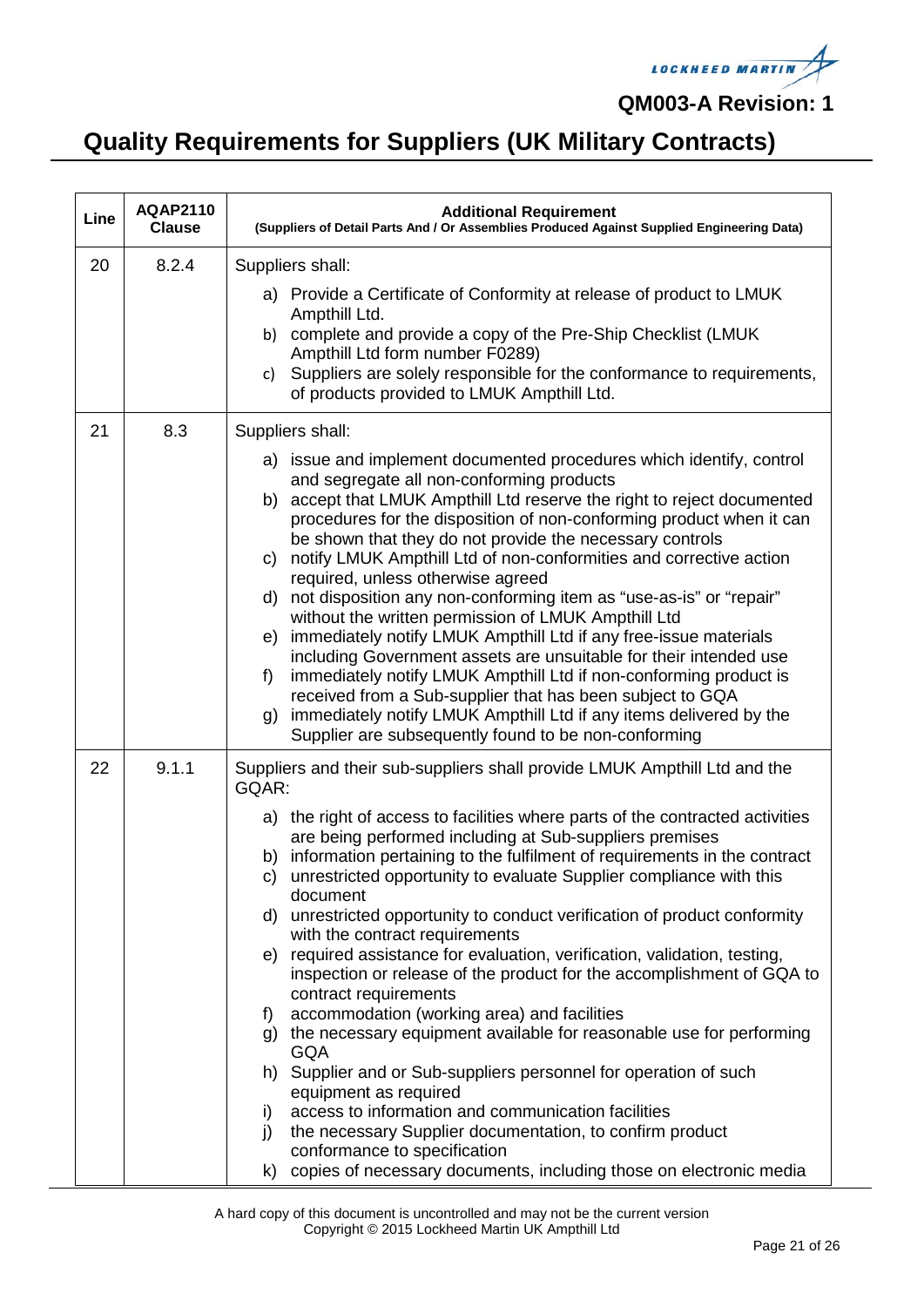

| Line | <b>AQAP2110</b><br><b>Clause</b> | <b>Additional Requirement</b><br>(Suppliers of Detail Parts And / Or Assemblies Produced Against Supplied Engineering Data)                                                                                      |
|------|----------------------------------|------------------------------------------------------------------------------------------------------------------------------------------------------------------------------------------------------------------|
| 23   | 9.2.1                            | Suppliers and their sub-suppliers shall ensure that only acceptable products,<br>intended for delivery, are released. LMUK Ampthill Ltd, and/or the GQAR<br>reserve the right to reject non-conforming products. |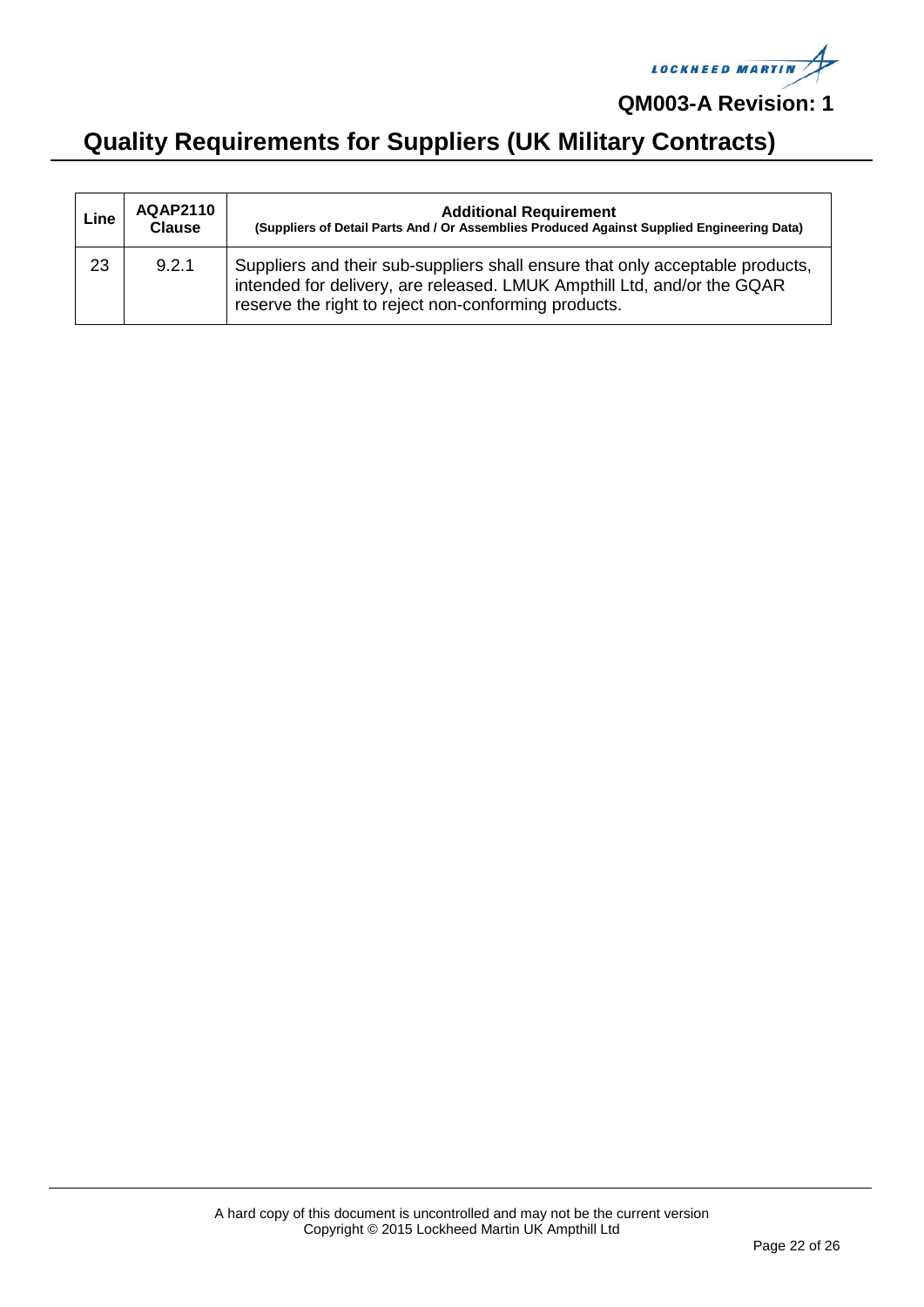

**Quality Requirements for Suppliers (UK Military Contracts)**

<span id="page-22-0"></span>**7 Requirements for Suppliers of Standard Parts / Catalogue Items**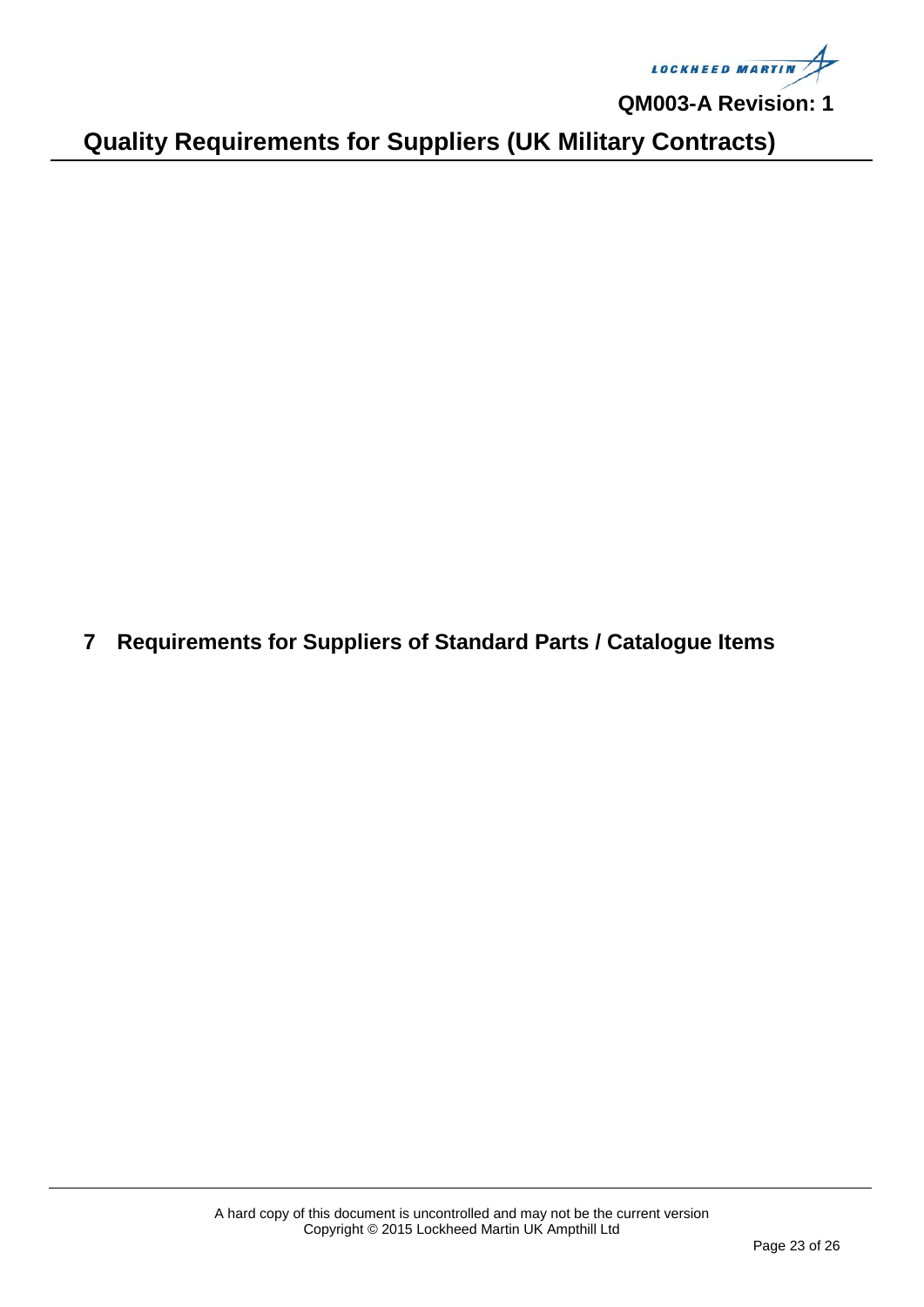

| Line | <b>AQAP2110</b><br><b>Clause</b> | <b>Additional Requirement</b><br>(Suppliers of Standard Parts / Catalogue Items)                                                                                                                                                                                                                                                                                                                                              |
|------|----------------------------------|-------------------------------------------------------------------------------------------------------------------------------------------------------------------------------------------------------------------------------------------------------------------------------------------------------------------------------------------------------------------------------------------------------------------------------|
| 1    | 4.1                              | Suppliers shall operate and maintain a Quality Management System certified<br>by an accredited body to ISO9001:2008 as a minimum.                                                                                                                                                                                                                                                                                             |
|      |                                  | In addition, the Suppliers Quality Management System must be extended to<br>meet the requirements of AQAP 2110 as detailed in this document.                                                                                                                                                                                                                                                                                  |
| 2    | 4.2.4                            | Suppliers shall allow the Government Quality Assurance Representative<br>(GQAR) access to all records related to the contract between the Supplier<br>and LMUK Ampthill Ltd if requested.                                                                                                                                                                                                                                     |
| 3    | 5.4                              | Suppliers shall:<br>a) Submit a Quality Plan (QP), which addresses the contractual<br>requirements, to LMUK Ampthill Ltd only if specifically requested.<br>b) for risk planning, consider risk identification at Contract Review and<br>report any unacceptable risk to LMUK Ampthill Ltd<br>c) Accept that LMUK Ampthill Ltd reserves the right to reject QPs and<br>their revisions directly or as instructed by the GQAR. |
| 4    | 5.5.2                            | The Suppliers Management Representative shall:<br>a) have the necessary organisational authority and freedom to resolve<br>matters pertaining to quality<br>b) report directly to top management<br>be responsible for liaison with LMUK Ampthill Ltd and the GQAR on<br>C)<br>matters related to quality<br>d) liaise with the GQAR via LMUK Ampthill Ltd when requested                                                     |
| 5    | 5.5.3                            | Suppliers shall:<br>a) establish lines of communication with LMUK Ampthill Ltd<br>b) communicate with the GQAR through LMUK Ampthill Ltd unless<br>instructed otherwise                                                                                                                                                                                                                                                       |
| 6    | 5.6.2                            | Suppliers shall make the input to their Management Review available to<br>LMUK Ampthill Ltd and to the GQAR via LMUK Ampthill Ltd if requested.                                                                                                                                                                                                                                                                               |
| 7    | 5.6.3                            | Suppliers shall:<br>a) make the output of their Management Review available to LMUK<br>Ampthill Ltd and to the GQAR if requested<br>b) notify LMUK Ampthill Ltd of proposed action resulting from<br>Management Review Output that will affect compliance with<br>contractual requirements                                                                                                                                    |
| 8    | 7.1                              | Suppliers shall be fully compliant with AQAP 2110 Clause 5.4 as stated in<br>this section (line 3 above)                                                                                                                                                                                                                                                                                                                      |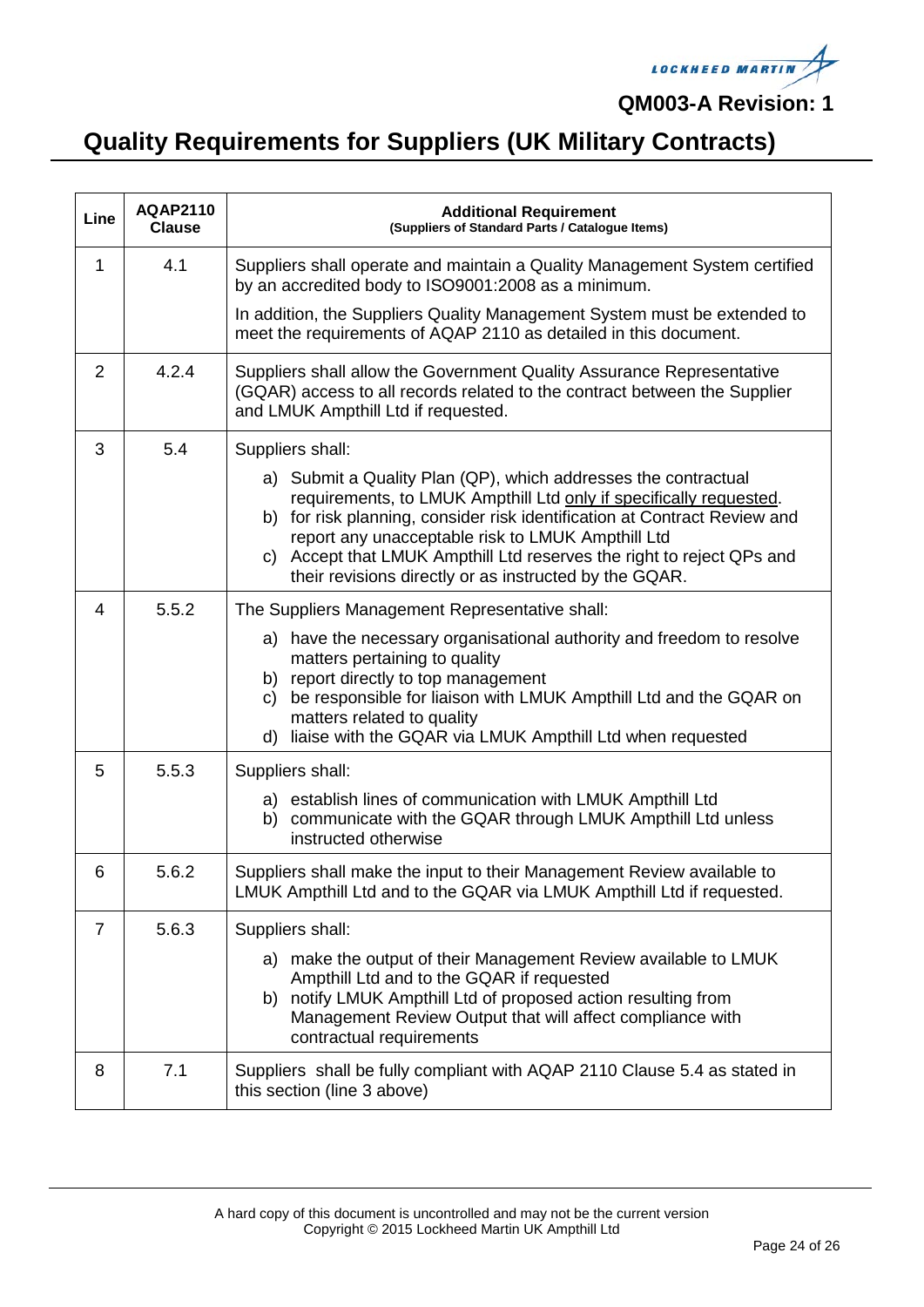

| Line | <b>AQAP2110</b><br><b>Clause</b> | <b>Additional Requirement</b><br>(Suppliers of Standard Parts / Catalogue Items)                                                                                                                                                                                                                                                                                                                                                                                   |
|------|----------------------------------|--------------------------------------------------------------------------------------------------------------------------------------------------------------------------------------------------------------------------------------------------------------------------------------------------------------------------------------------------------------------------------------------------------------------------------------------------------------------|
| 9    | 7.2.3                            | Suppliers shall:<br>a) establish lines of communication with LMUK Ampthill Ltd                                                                                                                                                                                                                                                                                                                                                                                     |
|      |                                  | b) communicate with the GQAR through LMUK Ampthill Ltd unless<br>instructed otherwise<br>c) notify LMUK Ampthill Ltd upon changes to its organisation that affect<br>product quality or the Quality Management System and advise the<br><b>GQAR</b> if instructed                                                                                                                                                                                                  |
| 10   | 7.7.1                            | Suppliers shall not substitute or provide alternative products without written<br>permission of LMUK Ampthill Ltd                                                                                                                                                                                                                                                                                                                                                  |
| 11   | 8.2.1                            | If, during activity by the GQAR at a Supplier's or their Sub-suppliers<br>premises, any complaints or deficiencies relevant to the contract are reported<br>by the GQAR, they shall be recorded as customer complaints.                                                                                                                                                                                                                                            |
| 12   | 8.2.4                            | a) Suppliers shall provide a Certification of Conformity at release of<br>product to LMUK Ampthill Ltd.<br>b) Suppliers are solely responsible for the conformance to requirements,<br>of products provided to LMUK Ampthill Ltd.                                                                                                                                                                                                                                  |
| 13   | 8.3                              | Suppliers shall:<br>a) issue and implement documented procedures which identify, control<br>and segregate all non-conforming products<br>b) accept that LMUK Ampthill Ltd reserve the right to reject documented<br>procedures for the disposition of non-conforming product when it can<br>be shown that they do not provide the necessary controls<br>c) notify LMUK Ampthill Ltd of non-conformities and corrective action<br>required, unless otherwise agreed |
|      |                                  | immediately notify LMUK Ampthill Ltd if non-conforming product is<br>d)<br>received from a Sub-supplier that has been subject to Government<br><b>Quality Assurance (GQA)</b><br>immediately notify LMUK Ampthill Ltd if any items delivered by the<br>e)<br>Supplier are subsequently found to be non-conforming                                                                                                                                                  |